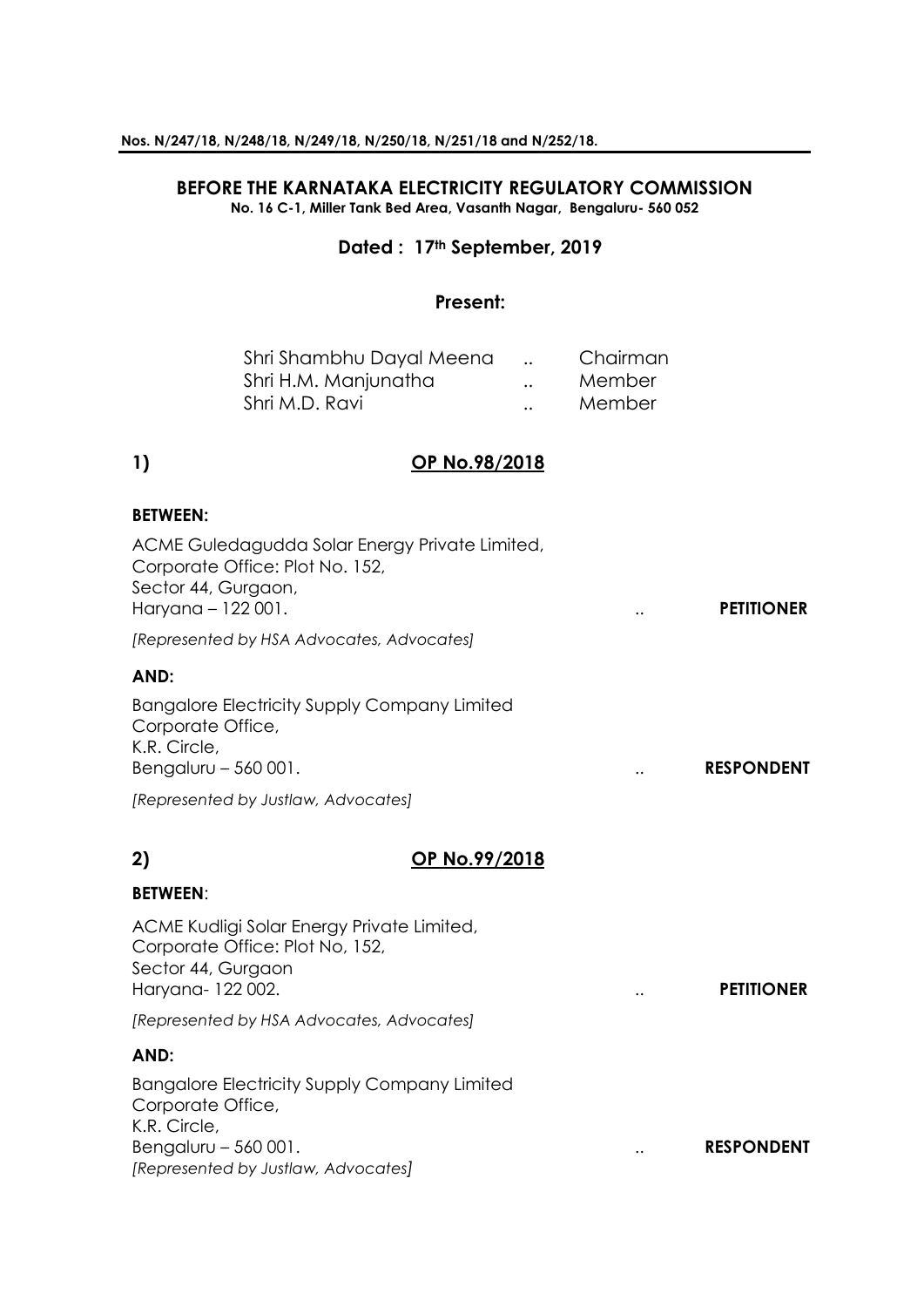# **3) OP No.100/2018**

**\_\_\_\_\_\_\_\_\_\_\_\_\_\_\_\_\_\_\_\_\_\_\_\_\_\_\_\_\_\_\_\_\_\_\_\_\_\_\_\_\_\_\_\_\_\_\_\_\_\_\_\_\_\_\_\_\_\_\_\_\_\_\_\_\_\_\_\_\_\_\_\_\_\_\_\_\_\_\_\_\_\_\_\_\_\_\_\_\_\_\_\_\_\_\_\_\_\_**

### **BETWEEN**:

| <b>BETWEEN:</b>                                                                                                               |                |                                           |
|-------------------------------------------------------------------------------------------------------------------------------|----------------|-------------------------------------------|
| AMCE Sandur Solar Energy Private Limited,<br>Corporate Office: Plot No. 152,<br>Sector 44, Gurgaon,<br>Haryana-122001.        |                | <b>PETITIONER</b>                         |
| [Represented by HSA Advocates, Advocates]                                                                                     |                |                                           |
| AND:                                                                                                                          |                |                                           |
| Hubli Electricity Supply Company Limited<br>Corporate Office,<br>Navanagar,<br>P.B. Road,<br>Hubballi - 585 025.              |                | <b>RESPONDENT</b>                         |
| (Represented by Shri Shahbaaz Husain, Advocate)                                                                               |                |                                           |
| 4)                                                                                                                            | OP NO.101/2018 |                                           |
| <b>BETWEEN:</b>                                                                                                               |                |                                           |
| ACME Siddlghatta Solar Energy Private Limited,<br>Corporate Office: Plot No. 152,<br>Sector 44, Gurgaon,<br>Haryana- 122 001. |                | <b>PETITIONER</b>                         |
| [Represented by HSA Advocates, Advocates]                                                                                     |                |                                           |
| AND:                                                                                                                          |                |                                           |
| Bangalore Electricity Supply Company Limited,<br>Corporate Office,                                                            |                |                                           |
| K.R. Circle,<br>Bengaluru $-560001$ .                                                                                         |                | <b>RESPONDENT</b><br>$\ddot{\phantom{0}}$ |

## **5) OP No.102/2108**

# **BETWEEN:**

ACME Kittur Solar Energy Private Limited, Corporate Office, Plot No.152, Sector 44, Gurgaon, Haryana – 122 001. .. **PETITIONER**

*[Represented by HSA Advocates, Advocates]*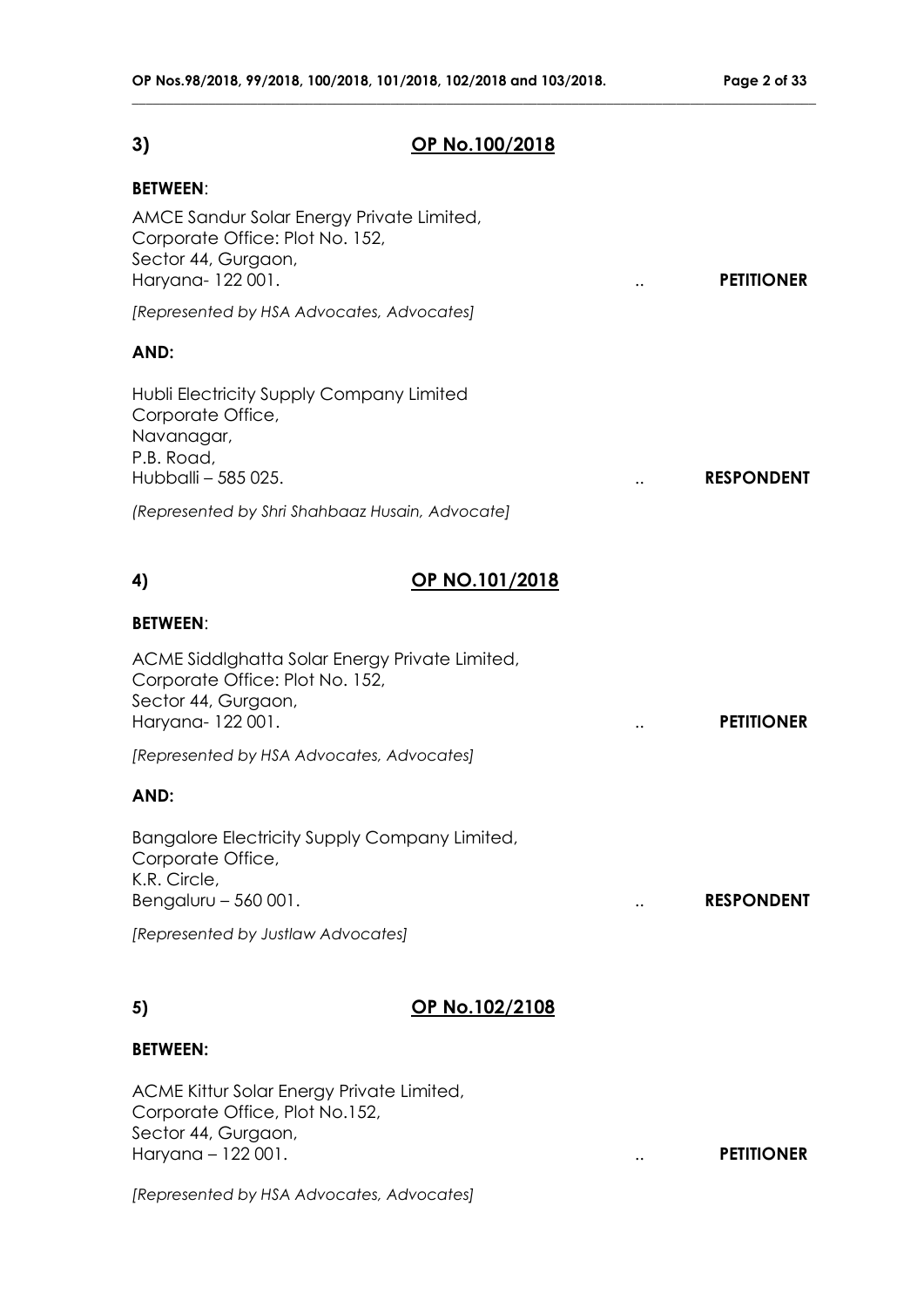### **AND:**

Bangalore Electricity Supply Company Limited Corporate Office, K.R. Circle, Bangalore-560 001. **RESPONDENT** 

*[Represented by Justlaw, Advocates]*

## **6) OP No.103/2018**

**\_\_\_\_\_\_\_\_\_\_\_\_\_\_\_\_\_\_\_\_\_\_\_\_\_\_\_\_\_\_\_\_\_\_\_\_\_\_\_\_\_\_\_\_\_\_\_\_\_\_\_\_\_\_\_\_\_\_\_\_\_\_\_\_\_\_\_\_\_\_\_\_\_\_\_\_\_\_\_\_\_\_\_\_\_\_\_\_\_\_\_\_\_\_\_\_\_\_**

### **BETWEEN**:

ACME Hukkeri Solar Energy Private Limited, Corporate Office, Plot No. 152, Sector-44, Gurgaon Haryana-122 001. .. **PETITIONER**

*[Represented by HSA Advocates]*

## **AND:**

Hubli Electricity Supply Company Limited Corporate Office, Navanagar, P.B.Road Hubballi – 585 025. .. **RESPONDENT**

*[Represented by Shri Shabaaz Husain]*

- - - - - -

# **COMMON ORDERS**

- 1. These Petitions are filed under Section 86(1)(f) and other provisions of the Electricity Act, 2003 by the Petitioners which are SPVs of M/s ACME Solar Holdings Limited (ACME) and engaged in the business of development, owning, operating and maintaining utility scale grid connected solar power projects, for generation of solar power.
- 2. The Petitioners have filed these petitions before maintaining utility scale grid connected solar power projects, for generation of solar power this Commission praying in each case to:-
	- (a) Declare the imposition of safeguard duty on the import of solar modules as Change in Law event in terms of the PPA which has led to an increase in the non-recurring expenditure for the Project;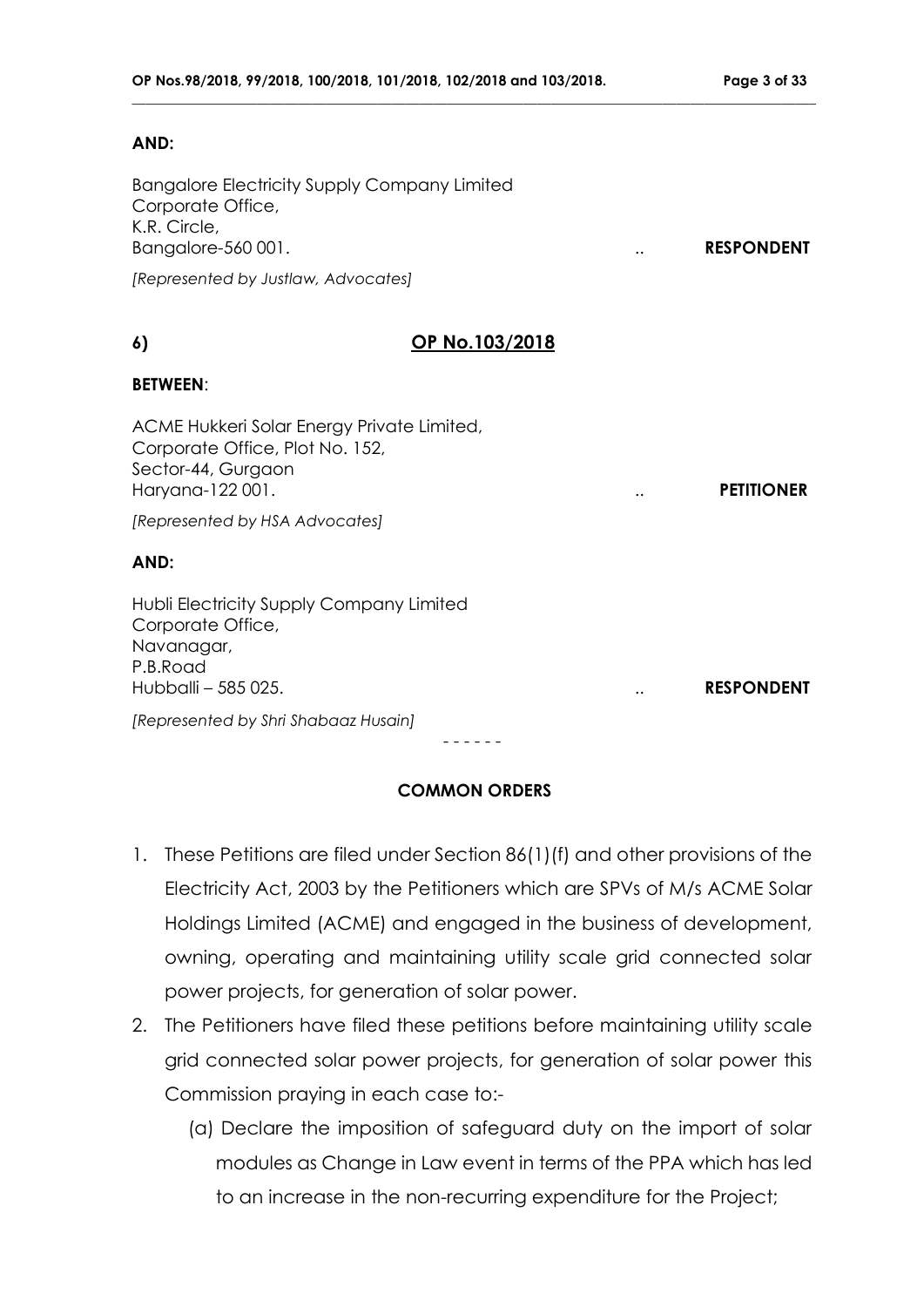(b) Evolve a suitable mechanism to compensate the petitioner for the increase in non-recurring expenditure incurred by the petitioner on account of Change in law;

- (c) Grant interest/ carrying cost from the date of impact till reimbursement thereof by the Respondent;
- (d) Grant extension of SCOD of the project equivalent to the time taken in approval of Change in Law and
- (e) Pass any such other and further reliefs as this Commission deems just and proper in the nature and circumstances of the present case.
- 3. The Karnataka Renewal Energy Development Limited (KREDL)being a nodal agency of the Government of Karnataka had invited proposals vide its Request for Proposal (RfP) dated 7.12.2017, prescribing the technical and commercial terms and conditions for selection of bidders for undertaking the development of solar PV ground mounted power projects in Karnataka. Pursuant to the aforementioned RfP, KREDL accepted the bids of ACME Solar Holdings Ltd for development of 15 MW and 20 MW (AC) capacity of solar PV ground mounted projects at various places and had issued Letters of Award (LOA) dated 08.02.2018 to M/s. ACME Solar Holdings Limited.
- 4. These petitions are filed with similar grounds, therefore, we have clubbed them together and heard to pass an appropriate Common Order. Petitioners have entered into separate Power Purchase Agreements (PPAs) with the Respondents concerned for setting up of the solar PV ground mount projects and the consequent supply of solar power to concerned ESCOM (Annexure- A). The brief facts of the case are given below: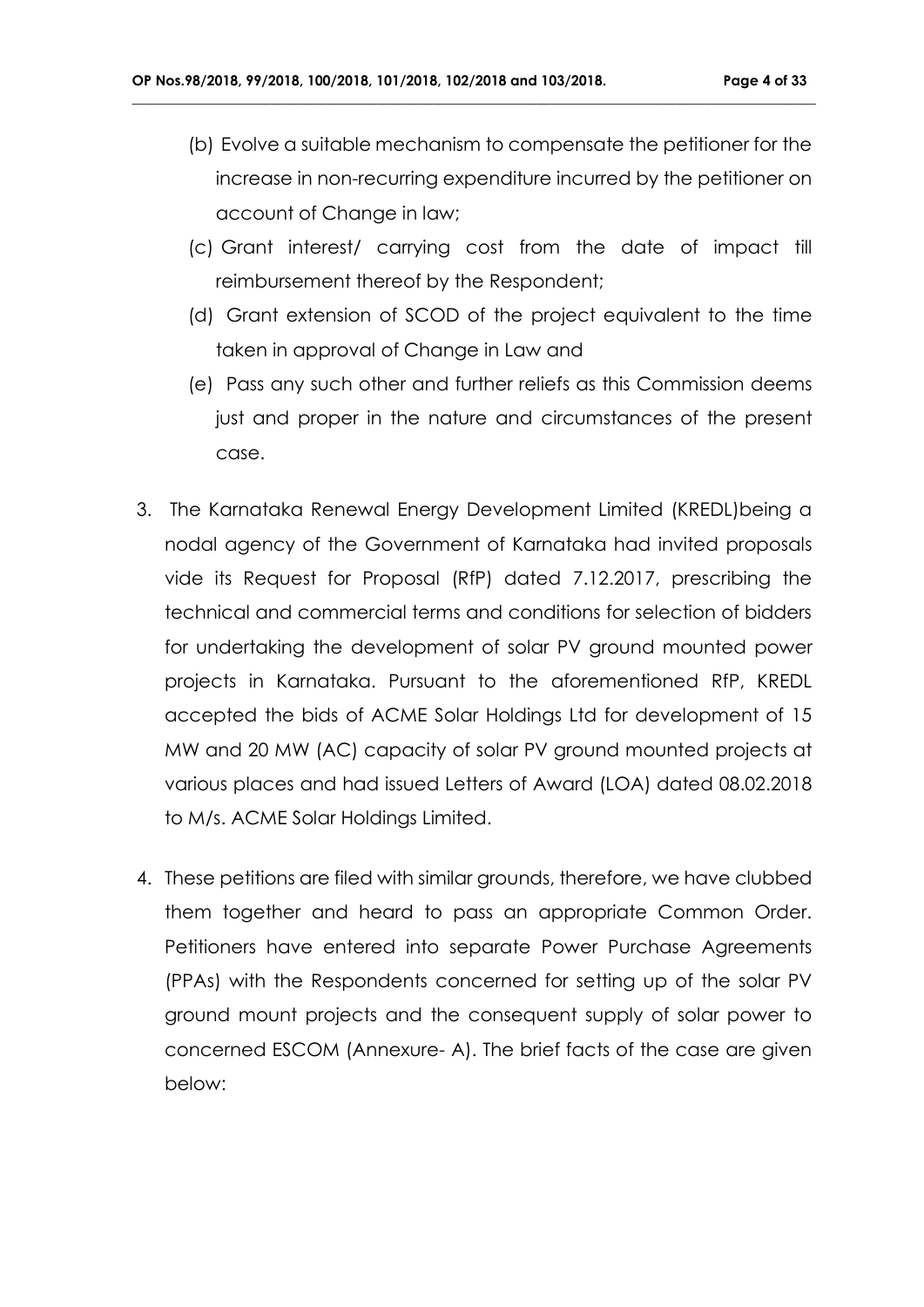| <b>SI</b><br>No. | <b>Petition No and</b><br><b>Name of Project &amp;</b><br>location | Capacity     | Date of<br><b>Acceptance of</b><br>bid | Date of<br>signing PPA<br>with<br>concerned<br><b>ESCOM</b> | Date of<br>approval<br>of PPA | Period<br>allowed<br>as per<br><b>PPA</b> for<br><b>SCOD</b> |
|------------------|--------------------------------------------------------------------|--------------|----------------------------------------|-------------------------------------------------------------|-------------------------------|--------------------------------------------------------------|
| $\mathbf{1}$     | Petition                                                           | <b>15 MW</b> | 8.2.2018                               | 22.3.2018                                                   | 4.5.2018                      | 18                                                           |
|                  | No.98/2018                                                         |              |                                        | <b>BESCOM</b>                                               |                               | months                                                       |
|                  | <b>ACME</b>                                                        |              |                                        |                                                             |                               |                                                              |
|                  | Guledgudda                                                         |              |                                        |                                                             |                               |                                                              |
| $\overline{2}$   | Petition                                                           | 20 MW        | 8.2.2018                               | 22.3.2018                                                   | 4.5.2018                      | 18                                                           |
|                  | No.99/2018                                                         |              |                                        | <b>BESCOM</b>                                               |                               | months                                                       |
|                  | <b>ACME Kudalgi</b>                                                |              |                                        |                                                             |                               |                                                              |
| 3                | Petition                                                           | 20 MW        | 8.2.2018                               | 27.3.2018                                                   | 4.5.2018                      | 18                                                           |
|                  | No.100/2018                                                        |              |                                        | <b>HESCOM</b>                                               |                               | months                                                       |
|                  | <b>ACME Sandur</b>                                                 |              |                                        |                                                             |                               |                                                              |
| $\overline{4}$   | Petition                                                           | 20 MW        | 8.2.2018                               | 22.3.2018                                                   | 4.5.2108                      | 18                                                           |
|                  | No.101/2018                                                        |              |                                        | <b>BESCOM</b>                                               |                               | months                                                       |
|                  | <b>ACME</b>                                                        |              |                                        |                                                             |                               |                                                              |
|                  | Siddalghatta                                                       |              |                                        |                                                             |                               |                                                              |
| 5                | Petition No.                                                       | 15 MW        | 8.2.2018                               | 22.3.2108                                                   | 4.5.2018                      | 18                                                           |
|                  | 102/2018                                                           |              |                                        | <b>BESCOM</b>                                               |                               | months                                                       |
|                  | <b>ACMC Kittur</b>                                                 |              |                                        |                                                             |                               |                                                              |
| 6                | Petition No.                                                       | 15 MW        | 8.2.2018                               | 27.3.2108                                                   | 4.5.2018                      | 18                                                           |
|                  | 103/2018                                                           |              |                                        | <b>HESCOM</b>                                               |                               | months                                                       |
|                  | <b>ACME Hukkeri</b>                                                |              |                                        |                                                             |                               |                                                              |

**\_\_\_\_\_\_\_\_\_\_\_\_\_\_\_\_\_\_\_\_\_\_\_\_\_\_\_\_\_\_\_\_\_\_\_\_\_\_\_\_\_\_\_\_\_\_\_\_\_\_\_\_\_\_\_\_\_\_\_\_\_\_\_\_\_\_\_\_\_\_\_\_\_\_\_\_\_\_\_\_\_\_\_\_\_\_\_\_\_\_\_\_\_\_\_\_\_\_**

5. The present petitions are filed before this Commission for seeking declaration of Safeguard Duty Notification No.1/2018 (SG) dated 30.7.2018 issued by the Ministry of Finance, Government of India, as a "Change in Law" event in accordance with Article 15 of the Power Purchase Agreement and consequential reliefs thereon(Annexure-2). This notification was issued by the Ministry of Finance, Government of India, under sub-section (1) of Section 8-B of the Customs Tariff Act, 1975 read with Rules 12,14, and 17 of the Customs Tariff (Identification and Assessment of Safeguard Duty) Rules,1997 levying safeguard duty on import of "Solar Cell whether or not assembled in modules or panels". Under this notification, safeguard duty is leviable at different rates on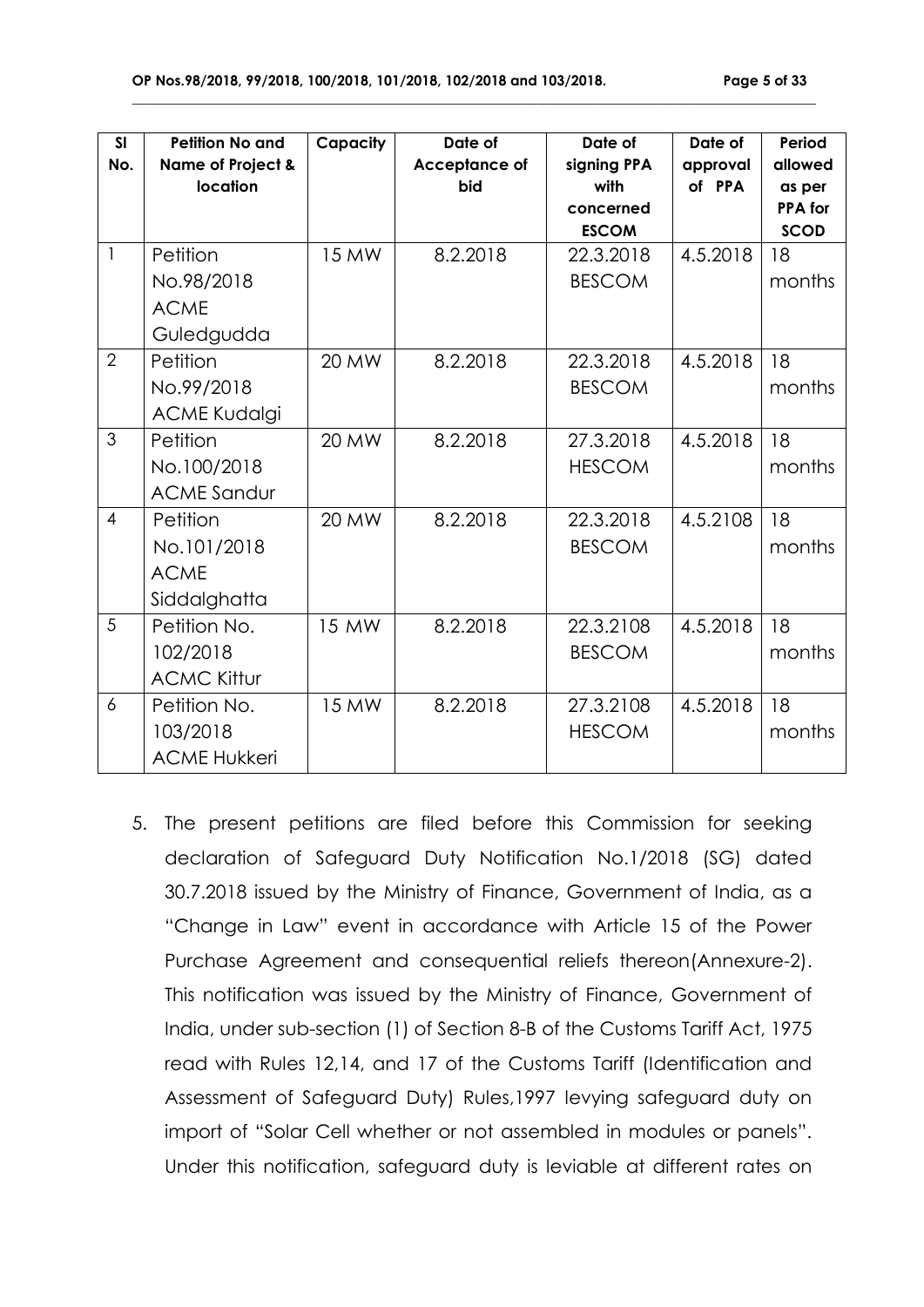import of solar cell from China and Malaysia during the period of two years, which is given below: -

**\_\_\_\_\_\_\_\_\_\_\_\_\_\_\_\_\_\_\_\_\_\_\_\_\_\_\_\_\_\_\_\_\_\_\_\_\_\_\_\_\_\_\_\_\_\_\_\_\_\_\_\_\_\_\_\_\_\_\_\_\_\_\_\_\_\_\_\_\_\_\_\_\_\_\_\_\_\_\_\_\_\_\_\_\_\_\_\_\_\_\_\_\_\_\_\_\_\_**

- a. twenty-five per cent ad valorem, minus anti-dumping duty payable, if any, when imported during the period from 30<sup>th</sup> July 2018 to 29th July 2019.
- b. twenty per cent ad valorem, minus anti-dumping duty payable, if any, when imported during the period from 30<sup>th</sup> July 2019 to 29<sup>th</sup> January 2020.
- c. Fifteen per cent ad valorem, minus anti- dumping duty payable, if any, when imported during the period from 30<sup>th</sup> January 2020 to 29th July 2020.
- 6. The Learned Counsel for Petitioners submitted written arguments and also rejoinder to statement of objections filed by the Leaned Counsel for Respondents. In order to understand the scope of the 'Change in law' provisions under the present PPA and the reliefs for which the petitioners are entitled, the relevant provisions of the PPA are mentioned hereunder:

 (i) The term 'Law' has been defined in article 21.1 of the PPA as given below: -

 *"Law" shall mean in relation to this Agreement, all laws including Electricity laws in force in India and any statue, ordinance, regulation, notification or code, rule or any interpretation of any of them by an Indian Government Instrumentality and having force of law and shall further include without limitation all applicable rules, regulations, orders, notification by an Indian Government Instrumentality pursuant to or under any of them and shall include without limitation all rules, regulations, decisions and orders of the KERC."*

(ii) Further, the term 'Law' includes rules, regulations, orders issued by an Indian Government Instrumentality, therefore, it is relevant to examine the term "Government Instrumentality'' which has also been defined under Article 21.1 of the PPA, which is re-produced below: -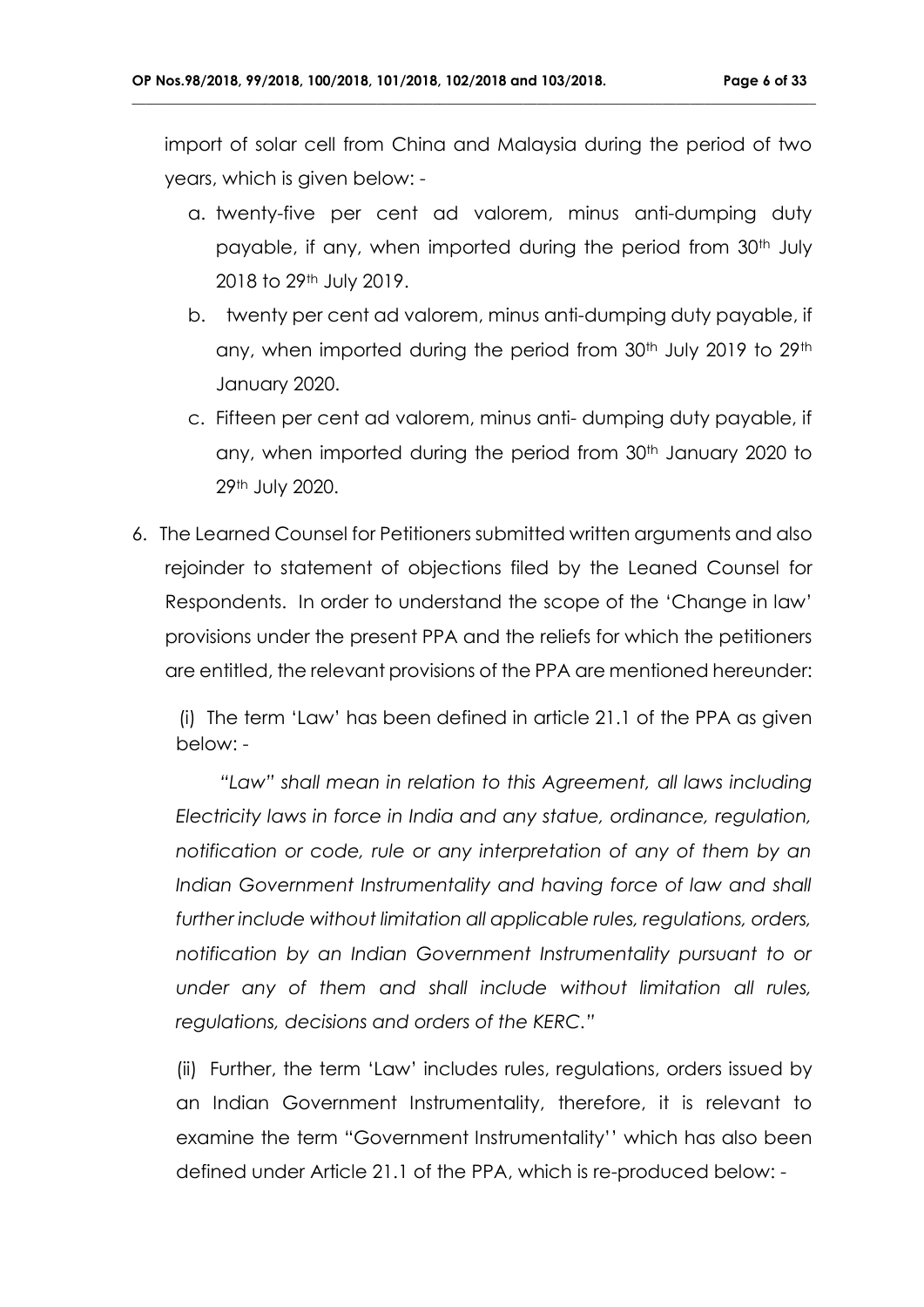"*Government instrumentality" means any department, division or sub-division of Government of India or the State Government and includes any commission board, authority, x x x------- to this Agreement"*

**\_\_\_\_\_\_\_\_\_\_\_\_\_\_\_\_\_\_\_\_\_\_\_\_\_\_\_\_\_\_\_\_\_\_\_\_\_\_\_\_\_\_\_\_\_\_\_\_\_\_\_\_\_\_\_\_\_\_\_\_\_\_\_\_\_\_\_\_\_\_\_\_\_\_\_\_\_\_\_\_\_\_\_\_\_\_\_\_\_\_\_\_\_\_\_\_\_\_**

The above mentioned definition of Government Instrumentality includes the Government of India as well as the Government of Karnataka, Further, it also includes any Ministry, Department, Board, Authority, Agency, Corporation, and Commission under direct or indirect control of the Government of India. Therefore, it is submitted that the aforesaid definition includes all Ministries and Departments including Ministry of Finance.

(iii) Article 15 of the PPA stipulates and recognises the "change in law" which is reproduced here under: -

*"15.1.1 'Change in Law' means the occurrence of any of the following events after the "Effective Date" resulting into any additional recurring/ non-recurring expenditure by the Developer or any income to the Developer:* 

 *a. The enactment coming into effect, adoption, promulgation, modification or repeal (without re-enactment or consolidation) in India, of any law, including rules and regulations framed pursuant to such Law;*

- *b. x x x x x*
- *c. x x x x x*
- *d. x x x x x*

 *e. Any change in taxes and duties or introduction of any taxes and duties made applicable for setting up of the project and supply of power by the Developer as per the terms of this agreement. The Bidder shall consider all the prevailing taxes and duties applicable on the date of submission of Technical Bid while submitting the Bid for the project(s). If any such above prevailing taxes and duties are not considered or omitted or ignored, then it shall be accepted that the bidder has considered all such taxes and duties in its Bid. Any change in law pertaining to taxes and duties after the date of*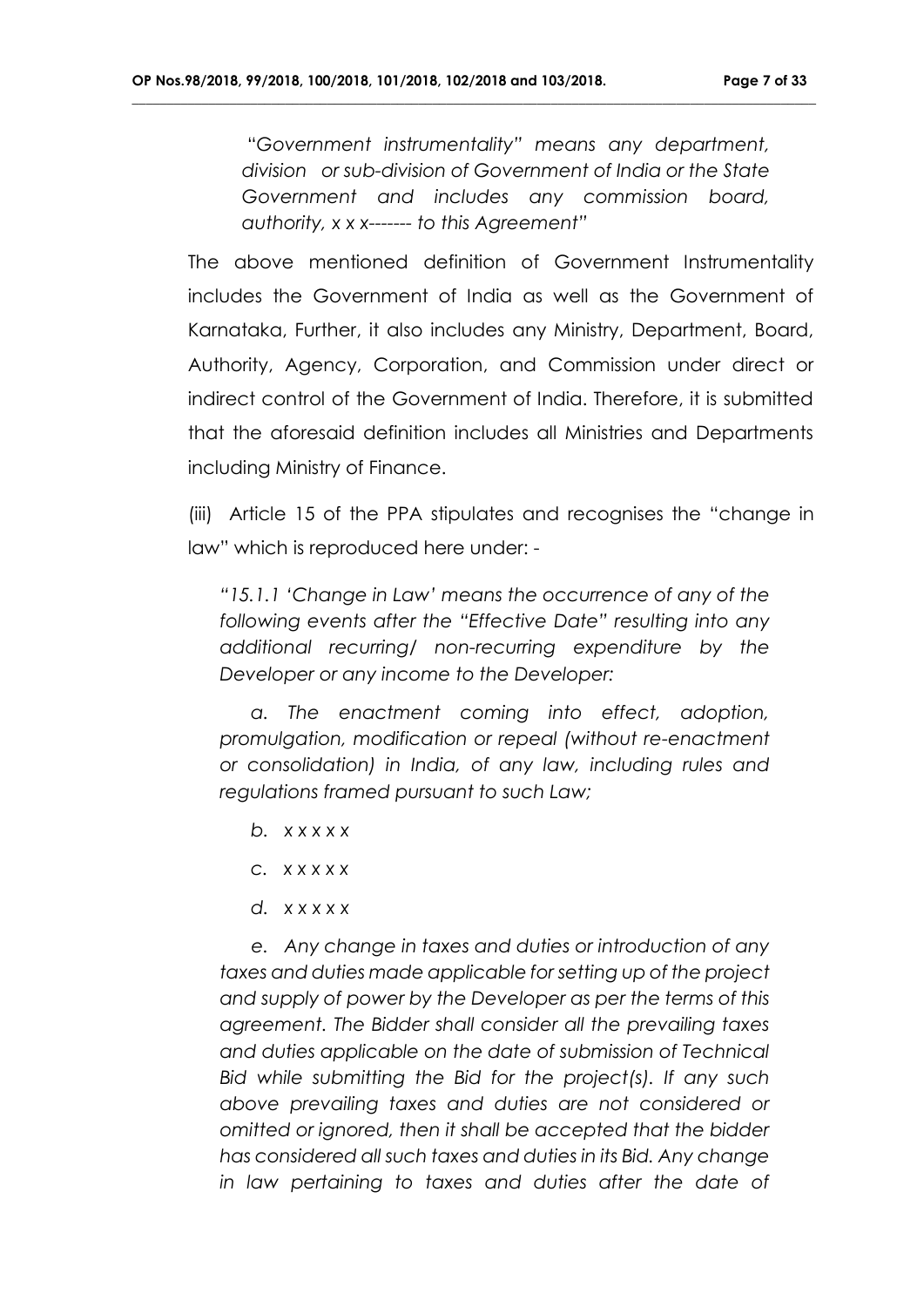*submission of Technical Bid shall be to the account of ESCOM and appropriate change in tariff, either increase or decrease in proportionate, due to the change in taxes and duties shall be as per clause 15.2 (Relief for Change in Law) of PPA.*

**\_\_\_\_\_\_\_\_\_\_\_\_\_\_\_\_\_\_\_\_\_\_\_\_\_\_\_\_\_\_\_\_\_\_\_\_\_\_\_\_\_\_\_\_\_\_\_\_\_\_\_\_\_\_\_\_\_\_\_\_\_\_\_\_\_\_\_\_\_\_\_\_\_\_\_\_\_\_\_\_\_\_\_\_\_\_\_\_\_\_\_\_\_\_\_\_\_\_**

*But shall not include(i) any change in any withholding tax on income or dividends distributed to the shareholders of the Developer, or (ii) any change on account of regulatory measures by the KERC, or (iii) any change in the KERC approved Tariff as compared to the approved tariff exist as on the Bid Due Date."*

(iv) Article 15.2 of PPA provides 'Relief for Change' in Law which states that the aggrieved Party shall be required to approach the KERC under provision 15.2.1 for seeking approval of Change in Law. Further, Article 15.2.2 stipulates that the KERC has to acknowledge the decision on change in law and date from which it will become effective, provide relief for the same, shall be final and governing on both the Parities.

(v) It is further submitted that the "Effective Date" under the PPA is very crucial and relevant on which a change in law event occurs and thereafter, if any change or introduction in new taxes and duties has occurred after the submission of Technical Bid, then the Solar developer will get benefits of such change in law event. The abstract of the Article of PPA is given below:

*"Article 3.1 Effective Date: -*

*This agreement shall come into effect from the date of its execution by getting concurrence from KERC on the PPA and such date shall be referred to as the Effective Date."*

Thus, the Article 15.1.1.e. stipulates that:

*"Any change in taxes and duties or introduction of any taxes and duties ………………… Any change in law pertaining to taxes and duties after the date of submission of Technical Bid shall be to the account of the BESCOM or HESCOM as case may be ………………. PPA"*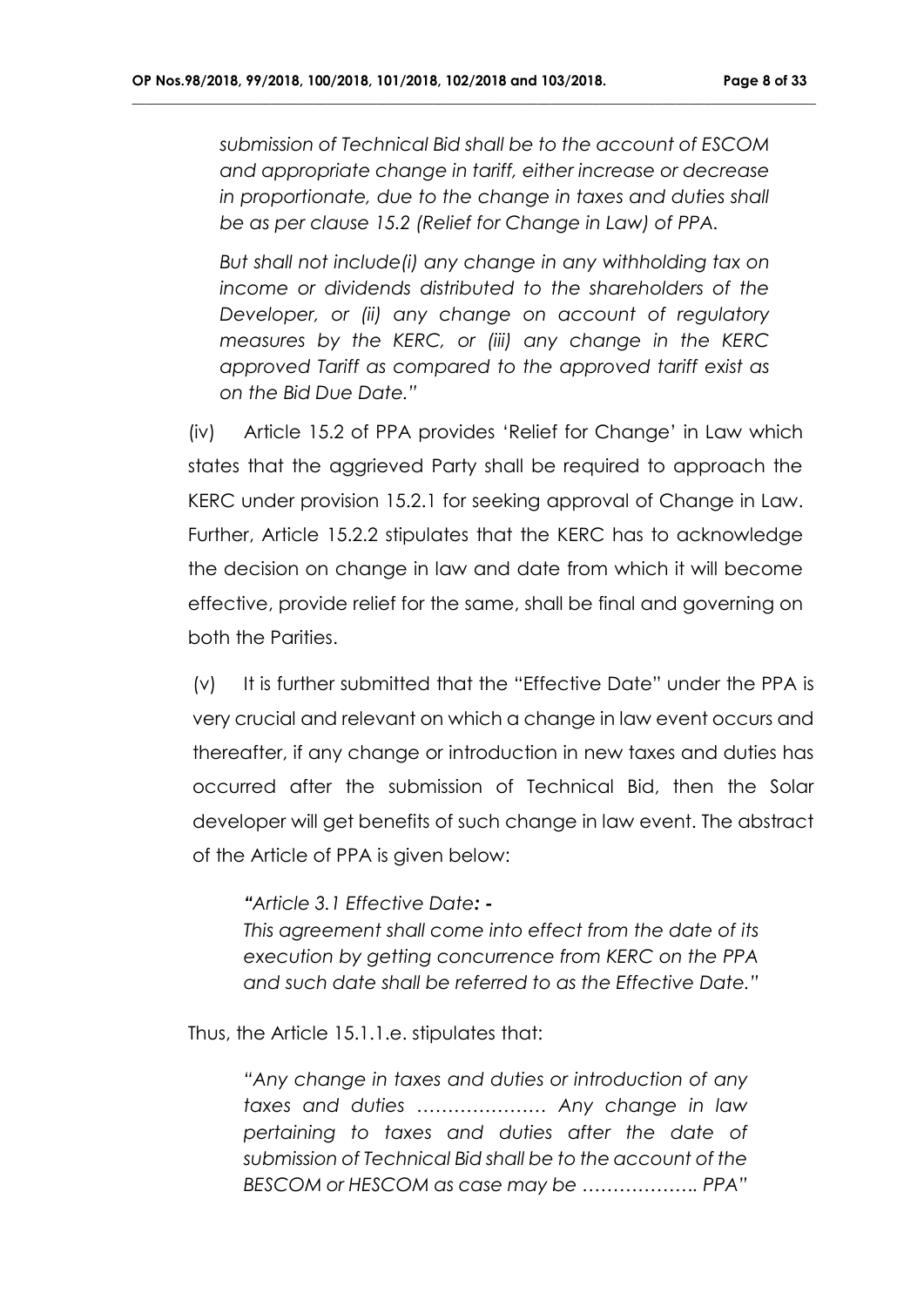(vi) The petitioners contend that in view of above provisions of PPA, the imposing of safeguard duty by the Government of India vide its notification dated 30.7.2018 is an event that has occurred after effective date of PPA that is 4.5.2018 and thus, it qualifies a change in law event under the terms of the PPAs. Hence, the Petitioners being aggrieved by the same, have approached this Commission, for seeking declaration of that event of imposing of safeguard duty on import of solar cells/ panels as a "change in law event" under Article 15.1 of the PPA and also sought for consequent reliefs under Article 15.2 from this Commission.

**\_\_\_\_\_\_\_\_\_\_\_\_\_\_\_\_\_\_\_\_\_\_\_\_\_\_\_\_\_\_\_\_\_\_\_\_\_\_\_\_\_\_\_\_\_\_\_\_\_\_\_\_\_\_\_\_\_\_\_\_\_\_\_\_\_\_\_\_\_\_\_\_\_\_\_\_\_\_\_\_\_\_\_\_\_\_\_\_\_\_\_\_\_\_\_\_\_\_**

(vii) The Petitioners further submitted that Under Section 8-B of the Customs Tariff Act, 1975 and Rule 12 of the Customs Tariff (Identification and Assessment of Safeguard Duty) Rules, 1997 which empowers the Central Government to issue notification levy safeguard duty on import of articles/goods into India, if it is satisfied that the said articles/goods are being imported in large quantities and under such circumstances so as to cause or threaten to cause a serious injury to the domestic solar cells/ panels/ modules manufacturing industry. Therefore, Ministry of Finance, Government of India had issued the safeguard duty notification dated 30.7.2018 by imposing safeguard duty on the import of solar cells/panels, as prescribed in the aforesaid notification. Further, such imposition of safeguard duty would be in the nature of a tax and duty imposed on the imported solar cells / modules. By virtue of issuance of the Safeguard duty notification, it would cover by the phrase" introduction of any taxes and duties" on import of solar cells/ panels for setting up of solar project, which are primary component in the setting up of a solar project.

(viii) The introduction of levy of safeguard duty on import of solar cell/panel would be one-time capital expenditure, resulting in additional burden on the project cost and which requires an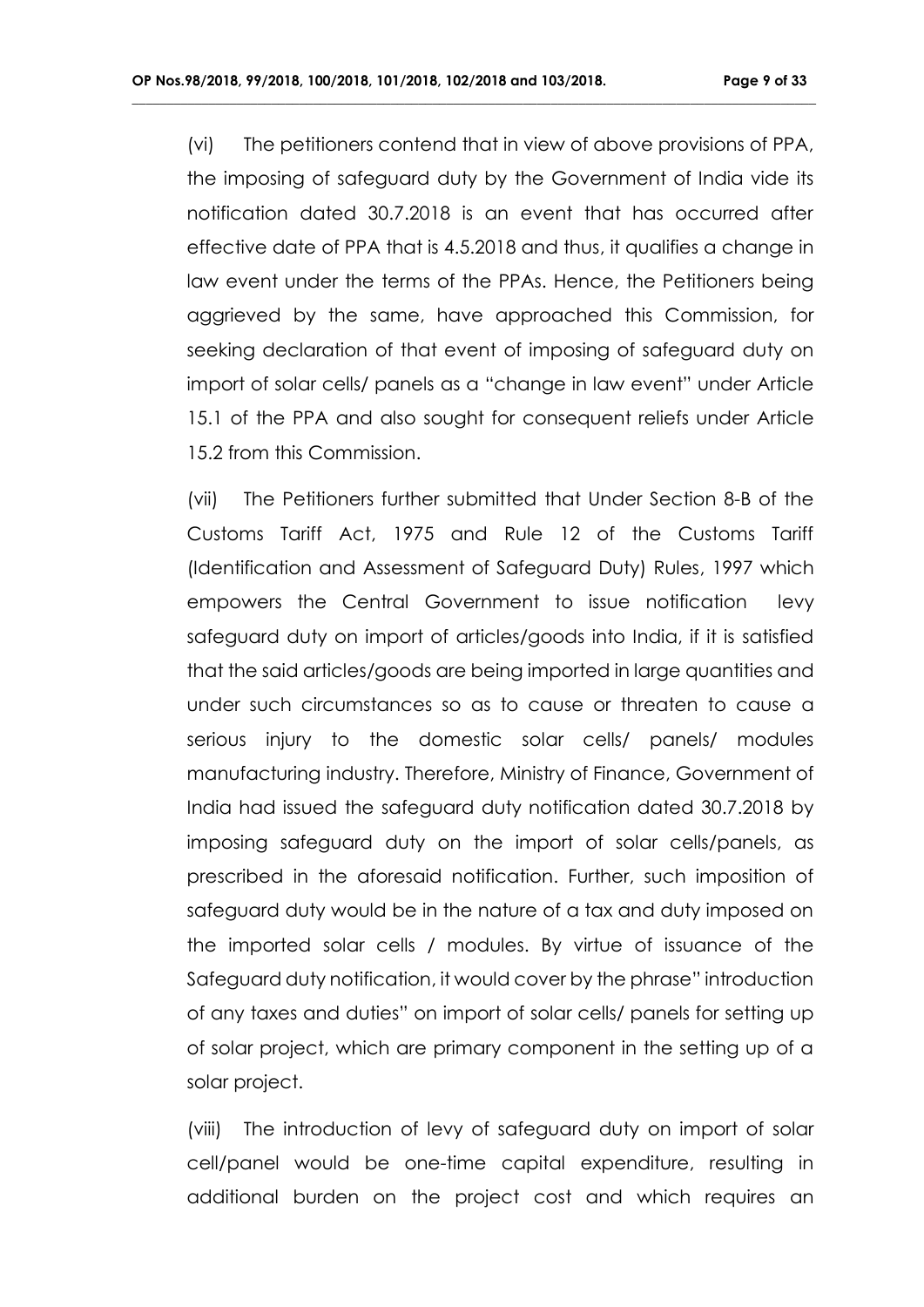additional financial sanctions from the financial institutions. Moreover, duties and taxes in relation to setting up of solar project leading to increase in recurring and non-recurring expenditure for the petitioners. The petitioners are in the process of importing of solar cells / panels which will be attracting 25% safeguard duty along with an additional IGST of 5% on safeguard duty. The safeguard duty notification which has come into force on 30.7.2018, after the Effective Date of PPA that is 4.5.2018, which leads to increase in non- recurring expenditure for the Petitioners, thus, the same is an event of "Change in Law" in terms of Article 15 of the PPA.

**\_\_\_\_\_\_\_\_\_\_\_\_\_\_\_\_\_\_\_\_\_\_\_\_\_\_\_\_\_\_\_\_\_\_\_\_\_\_\_\_\_\_\_\_\_\_\_\_\_\_\_\_\_\_\_\_\_\_\_\_\_\_\_\_\_\_\_\_\_\_\_\_\_\_\_\_\_\_\_\_\_\_\_\_\_\_\_\_\_\_\_\_\_\_\_\_\_\_**

(ix) Petitioners contended that although there is no concept of "return on equity" and "interest on working capital" in a competitive bid tariff document, but the increase in cost due to change in law events have an indirect bearing on the two. These components are integral to the all-inclusive tariff bid. At the time of the submissions of bids, the petitioners have factored in interest on working capital and return on equity based on the cost prevalent at the time of bid. With the increase in the cost due to the change in law events explained above, the working capital requirement and consequently, the interest on working capital have also increased as compared to requirement of capital and interest rate prevalent at the time of filing bid. Thus, the petitioners are entitled to get interest on incremental working capital at normative interest rate to put the petitioners to the same economic position as if change in law has not occurred.

(x) Therefore, the petitioners seek approval of this Commission to claim as an adjustment/ recovery of additional cost which are being accrued to the petitioners on account of levy of safeguard duty notification and pray to declare it as change in law event. The Petitioners will place on record the relevant purchase invoices, bills and documents, to show the actual impact of levy of safeguard duty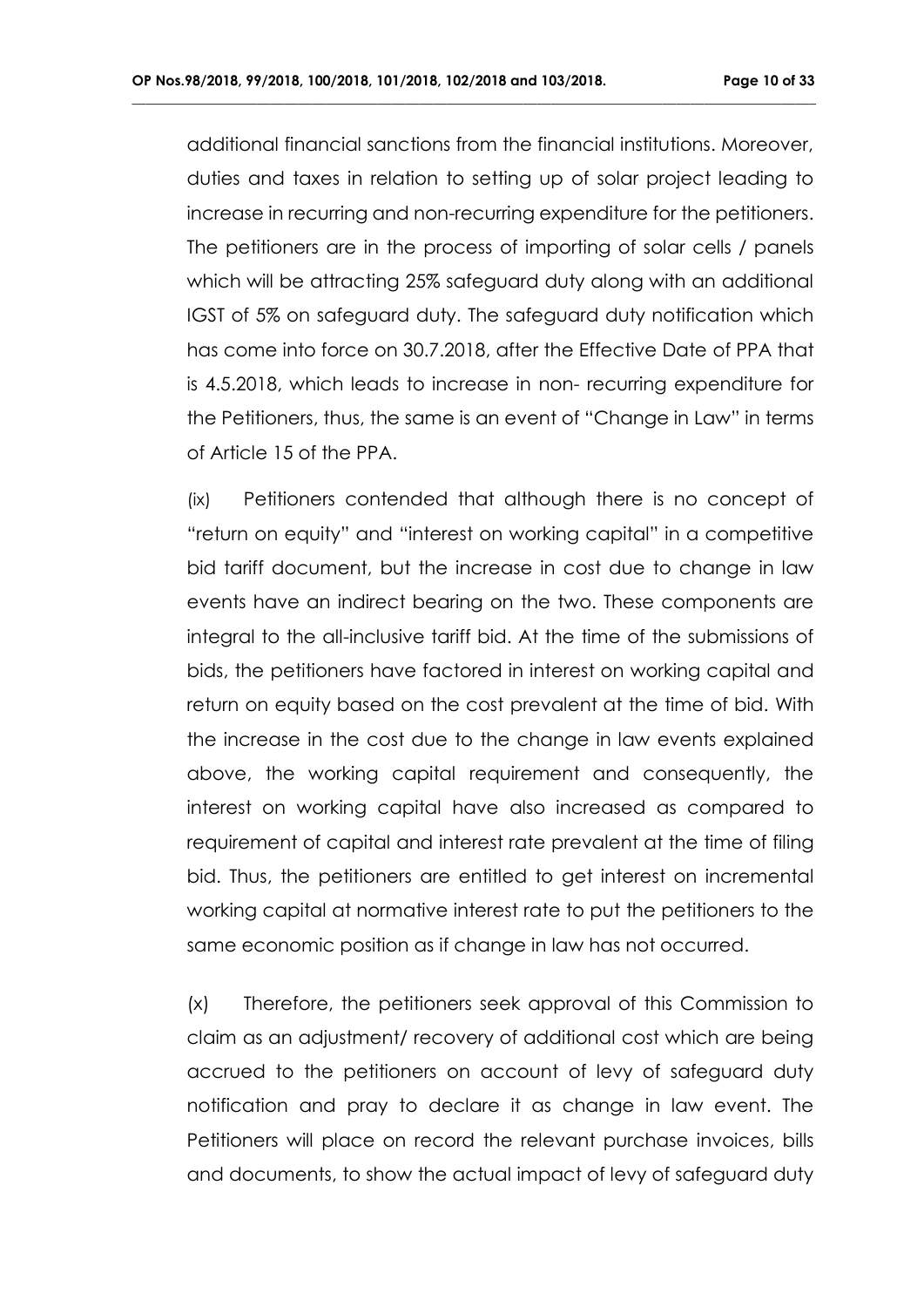on imported solar cells/ panels in due course of arguments. However, to substantiate their claims, a computation sheet of an Indicative change in law impact of safeguard duty on cost of imported solar cells/ module is placed at Annexure-3.

**\_\_\_\_\_\_\_\_\_\_\_\_\_\_\_\_\_\_\_\_\_\_\_\_\_\_\_\_\_\_\_\_\_\_\_\_\_\_\_\_\_\_\_\_\_\_\_\_\_\_\_\_\_\_\_\_\_\_\_\_\_\_\_\_\_\_\_\_\_\_\_\_\_\_\_\_\_\_\_\_\_\_\_\_\_\_\_\_\_\_\_\_\_\_\_\_\_\_**

(xi) Petitioners contended that they have served a notice dated 12.9.2018 to the Respondents about the aforesaid safeguard duty notification dated 30.7.2018 issued by the Government of India and its impact on cost of project execution and sought for acknowledging the imposition of safeguard duty as change in law event and further requested to reimburse the additional cost likely to be incurred by the Petitioners. (Annexure-4). But, the Respondents have failed to give any response to this notice.

(xii) Petitioners submit that the essence of "Change in law" clause under Article 15 of the PPAs is to restore the affected party to the same economic position as if the said Change in law event had not occurred. As, restitution is an integral part of the compensation granted under Change in law, carrying cost is to be allowed as part of compensation on account of the change in law provision of PPA. Carrying cost, simply put, is a compensation for the time value of money. It is relevant to highlight the meaning of the word "compensation" as has been laid down by the Hon'ble Supreme Court in the matter of R.C. Cooper vs. Union of India (AIR 1970 SC 540)wherein it was held that "compensation means anything given to make things equal in value: anything given as equivalent, to make amends for loss or damage," further, the Hon'ble Supreme Court in case of Yadava Kumar vs. Divisional Manager, National Insurance Corporation Limited and Ors ( 2010 10 SCC 341) held that " compensation is a comprehensive term and is aimed at restoring the party to same economic position as if no injury was caused."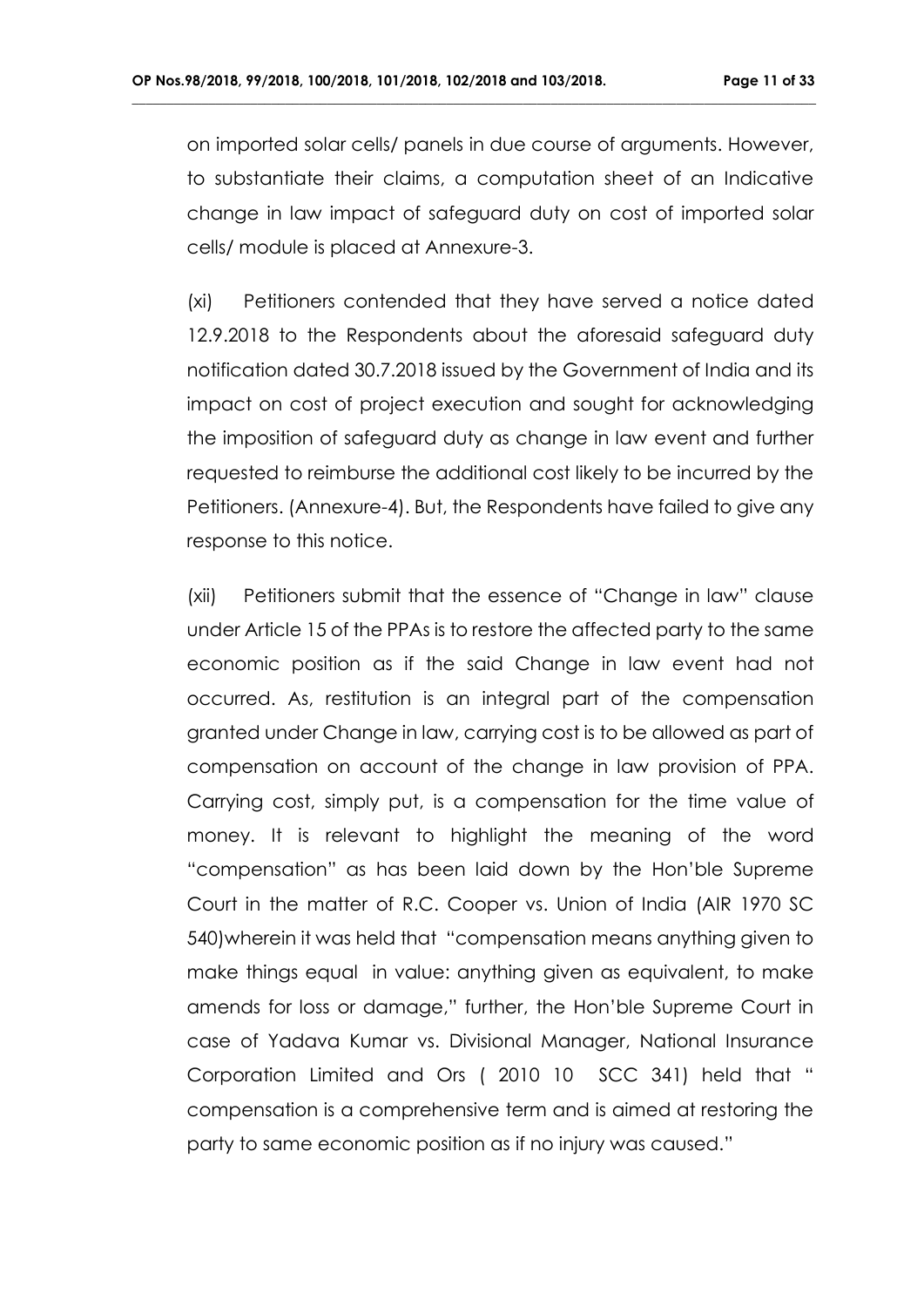(xiii) It is further submitted that the impact of imposition of safeguard duty has considerably increased the cost of project of the petitioners due to which there will be delay in Financial Closure of the projects as the petitioners will be able to raise the additional funds from financial institutions to meet the additional cost after approval of Change in law by the KERC. Hence, there will be delay in achieving the Commercial Operation Date (COD) of the project. Therefore, the petitioners are also seeking relief of extension of Scheduled Commissioning Date equivalent to the time taken in approval of Change in Law.

- 7. On behalf of Respondents learned counsel from Just Law has submitted that: -
	- (i) The present Petitions are not maintainable as there is no cause of action, which has accrued as on the date of filing the Petitions. It ought to be noted that the Petitioners have not suffered the levy of safeguard duty at this stage as they have not commissioned their solar projects as yet. The entire premise, upon which these Petitions have been filed is that, the Petitioners could suffer the said safeguard duty in future during the course of implementation of project, if they import the solar cells/panels from China or Malaysia. In the absence of any substantial material to show that the Petitioners have actually suffered the safeguard duty while importing the solar cells/ modules from developed countries such as China PR and Malaysia wherein safeguard duty is levied as per the aforesaid notification, the question of determining the quantum of compensation on account of change in law, would not arise at this stage of implementation of projects. Therefore, prayers made in these Petitions are premature and deserve to be rejected.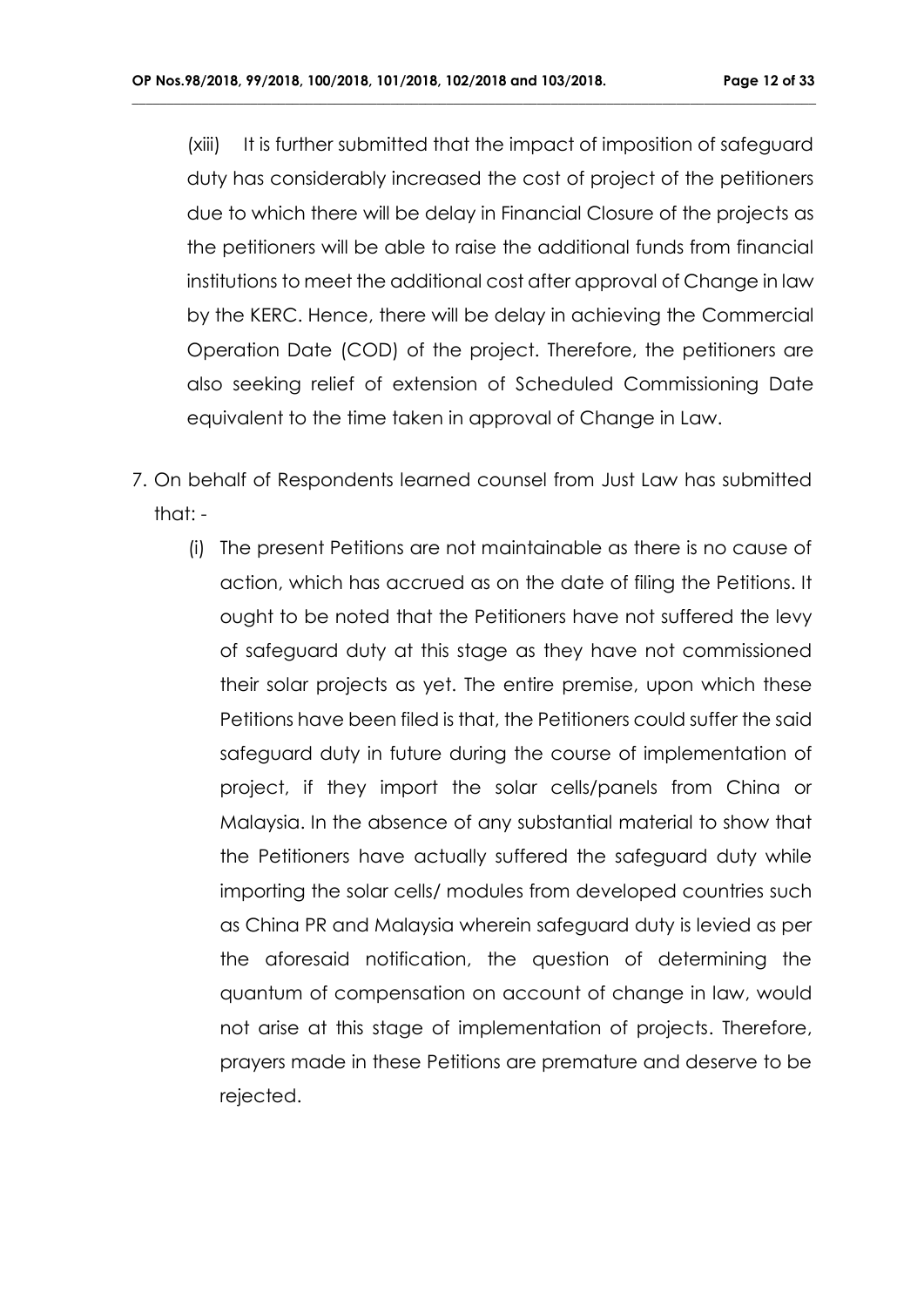(ii) Petitioners are seeking that the imposition of Safeguard Duty under Notification dated 30.7.2018 is to be declared as Change in Law event under the provisions of Article 15 of the PPA, thereby giving the benefit of the alleged additional burden to the Petitioners. In this regard, attention of this Commission is drawn to the relevant Articles 15.1.1 and 15.1.1(e) of the PPAs entered on 22.03.2018 and 27.3.2018 between Petitioners and BESCOM & HESCOM, which deal with the circumstance under which change in law event could be declared and relief thereof can be given, but, it cannot be declared on the basis of assumptions and presumptions as sought for by the petitioners.

- (iii) As contended by the petitioners that since the safeguard duty on import of solar modules has been imposed after the date of the submission of the technical bid and increase in duties and taxes has taken place after that, so this event is covered as change in law event under Article 15 of the PPA, but such prayer of the Petitioners should have been made based on material facts and circumstances that may or will occur in the future, should not be recognised at this stage by the Commission.
- *(iv)* As contended by the petitioners that the levy of the safeguard duty has put an additional financial burden on the projects, hence, they are required to raise the necessary funds from REC Limited to undertake and complete the projects, subsequent to declaratory order about the change in law event is passed by this Commission. The admission of aforesaid fact by the petitioners, which shows that not much expenditure has been incurred so far by the Petitioners towards completion of the said solar Projects, if it has really occurred, then petitioners could have submitted the supplementary bills/ claims along with these petitions. Thus, the question of determining the additional compensation that would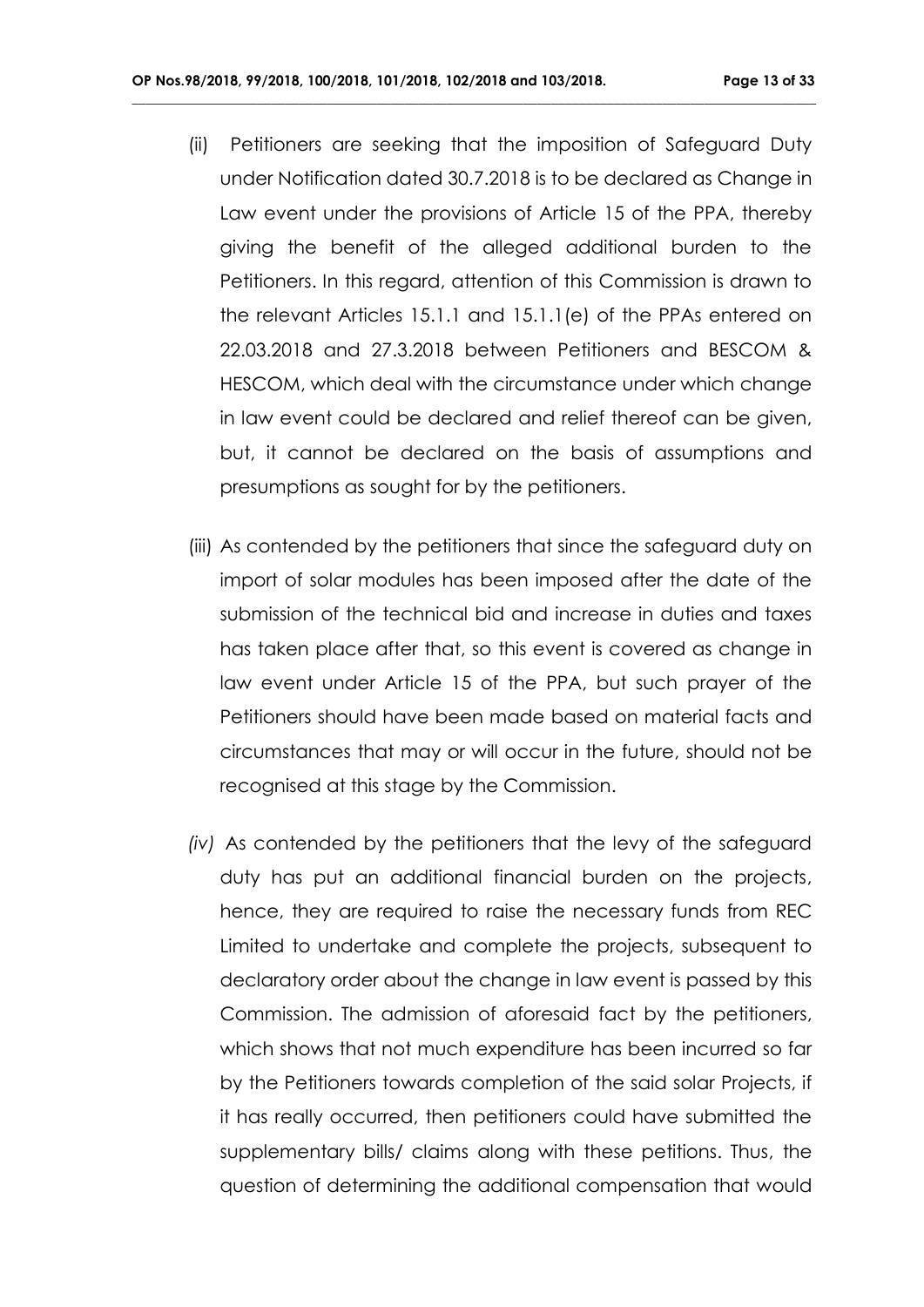be payable on account of change in law, does not arise at this stage. Moreover, petitioners are seeking a mere declaratory order from this Commission to satisfy the pre- requisite conditions put forth by the REC Limited by vide Letter No .REC/CO/ REN/Solar/2018-19/ AGSEPL/ dated 31.12.2018 for Sanctioning of Term Loan Assistance to the Petitioners, which could be seen at para 2- imposing of Safeguard Duty/Change in taxes (Annexure-1) which states that:-

- a. In case of imposition of Safeguard Duty by the Government and pending finalisation of increase in tariff by KERC, the disbursement shall be allowed up to Rs.55.20 crores (i.e. 75% of project cost without safeguard duty)
- b. The promoter shall bring in additional funds/ loan to complete the project without any recourse to the project securities.
- c. On final tariff approval by the regulator, the case will be revaluated with revised tariff and also the project cost. The remaining debt to the extent of project viability/debt servicing will be disbursed subject to maximum total debt of Rs.64.08 Crore. Such debt may be utilised for reimbursement of additional funds/unsecured loans brought in by the promoter.
- (v) It could be seen from the above letter that the petitioners intend to raise more loan from REC Limited with an assurance/ commitment that tariff would be revised by this Commission by declaring the imposition of safeguard duty notification as change in law event. It may be noted that the correspondence made for seeking Term Loan is between Petitioners and REC Limited and does not concern to Respondents and this Commission. Moreover, a third party arrangements does not have any bearing on the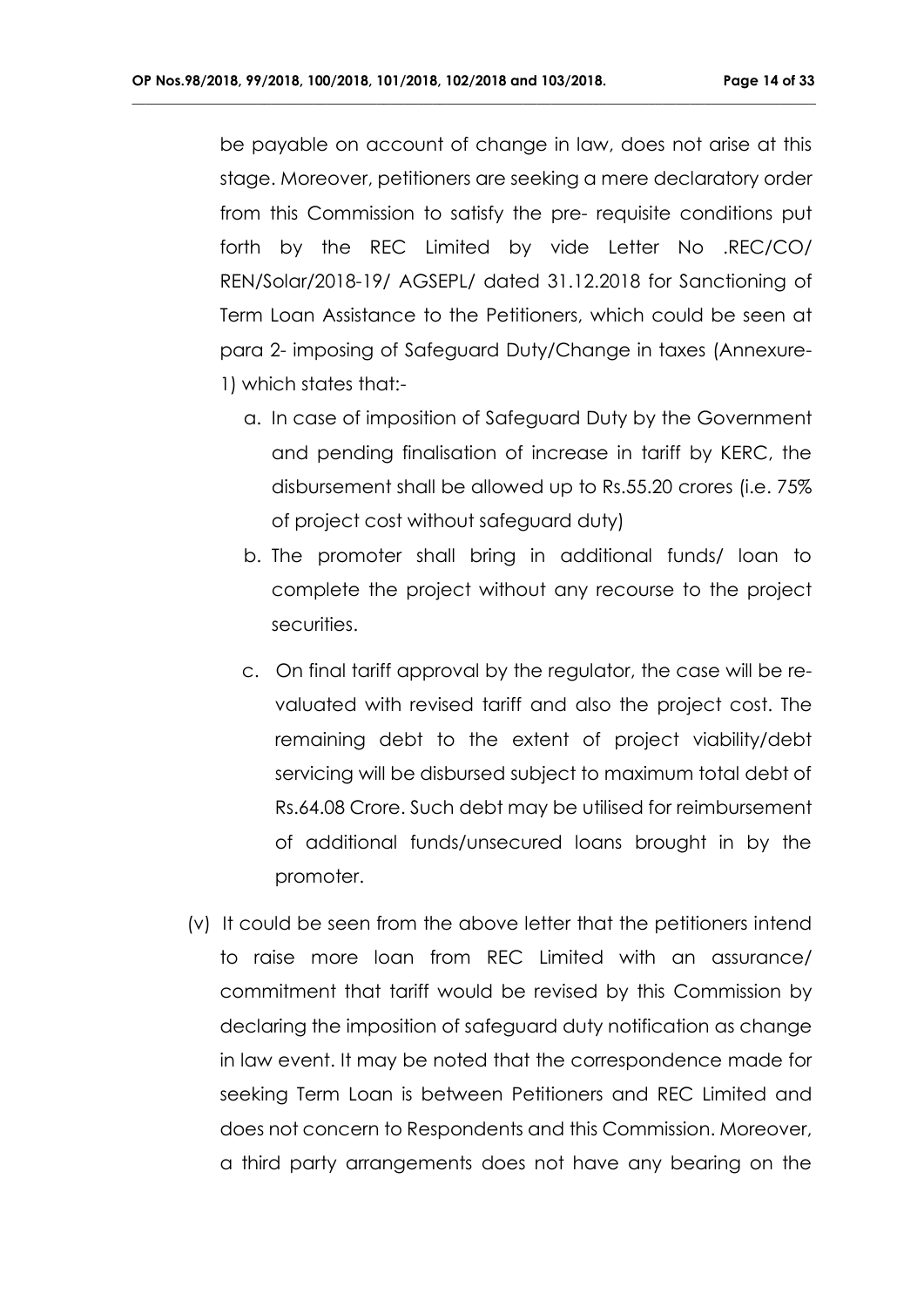instant case and also on change in law event benefits that Petitioners are seeking from the Respondents herein.

- (vi) Averment made by the Petitioners shows that, an additional cost is being incurred or to be incurred on account of the Safeguard Duty Notification, but the Petitioners have failed to place on record even a single invoice or bill of entry of imported solar cells/ panels that can prove the facts that, the Petitioners have actually incurred expenditure and suffered the safeguard duty. The only document which has been placed on record by the petitioners is a hypothetical statement produced at Annexure-3 of the petition, of the "Indicative Change in Law Impact of Safeguard Duty on Cost of imported Solar cells/Modules, considering CERC Benchmark" wherein a 16.26% impact on the cost of the project has been predicted. However, the note at the end of the said statement, states that the above computation is indicative only based on Project Cost of Rs.100 Crore. Petitioners will place on record actual impact of safeguard duty along with actual project cost, module cost, relevant documents, invoices in due course of proceedings, but, no such reliable materials/ records were produced during the course of arguments. Even, the sum indicated at Annexuture-3, is based on assumptions and presumptions and it is a settled law that judicial orders cannot be passed merely on the basis of assumptions and presumptions.
- (vii) It is contended that unless the reliable material is placed on record by a party to substantiate its contention that it has suffered a taxing event, the benefit of change in law cannot be given. The Hon'ble Central Electricity Regulatory Commission, in the Petition No. 187/MP/2018, while deciding the matter pertaining to introduction of New GST Laws, as change in law event, wherein it held "that any additional cost claim of Petitioner, incurred by it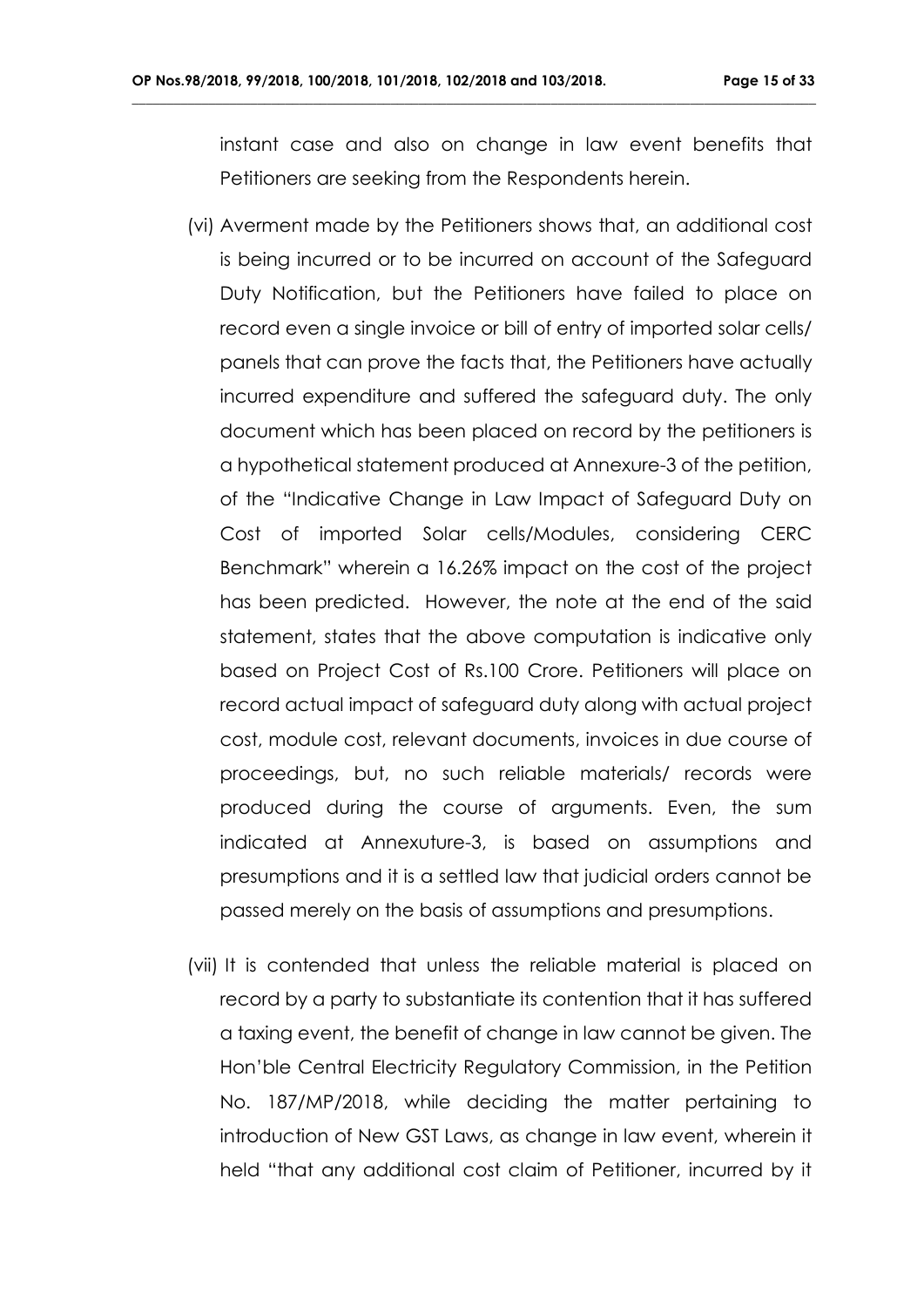during the construction period, due to the purchase of any goods or services, has to be correlated with bill of entry raised by the supplier of the goods and services along with an Auditors' certificate."

- (viii) Further, Petitioners have said in their rejoinder submitted on 13.8.2019 that, they have already procured few number of solar modules but could not produce the relevant invoices/ bill of entry of imported solar cells/panels and safeguard duty paid thereon and also about recurring and non- recurring expenditure incurred by them. Moreover, Petitioners have failed to quantify in terms the actual sum of money being claimed as compensation, recurring and non-recurring expenditure on account of issuance of safeguard duty notification dated 30.7.2018. In view of above facts, no prayer can be considered on the said incomplete data, which are based on mere assumption and resultantly, the Petitioners are not entitled to any of the reliefs sought in the present Petitions.
- (ix) The Learned Counsel for Respondents further submit that petitioners should abide by the "Good Industry Practice" as envisaged in Article 21.1 of PPA, that put obligation on Developer to complete its project in economical and efficient manner.
- (x) As contended by the petitioners that, the impact of the imposition of the safeguard duty is that it has considerably increased the cost of the project, due to which the Petitioners would be in position to raise the additional funds to meet the additional cost requirements only subsequent to the approval of this Commission, as a change in law event and reliefs given thereof, this process may delay in achieving the Commercial Operation Date (COD) of the Project for which the petitioners have also sought an extension of the Scheduled Commercial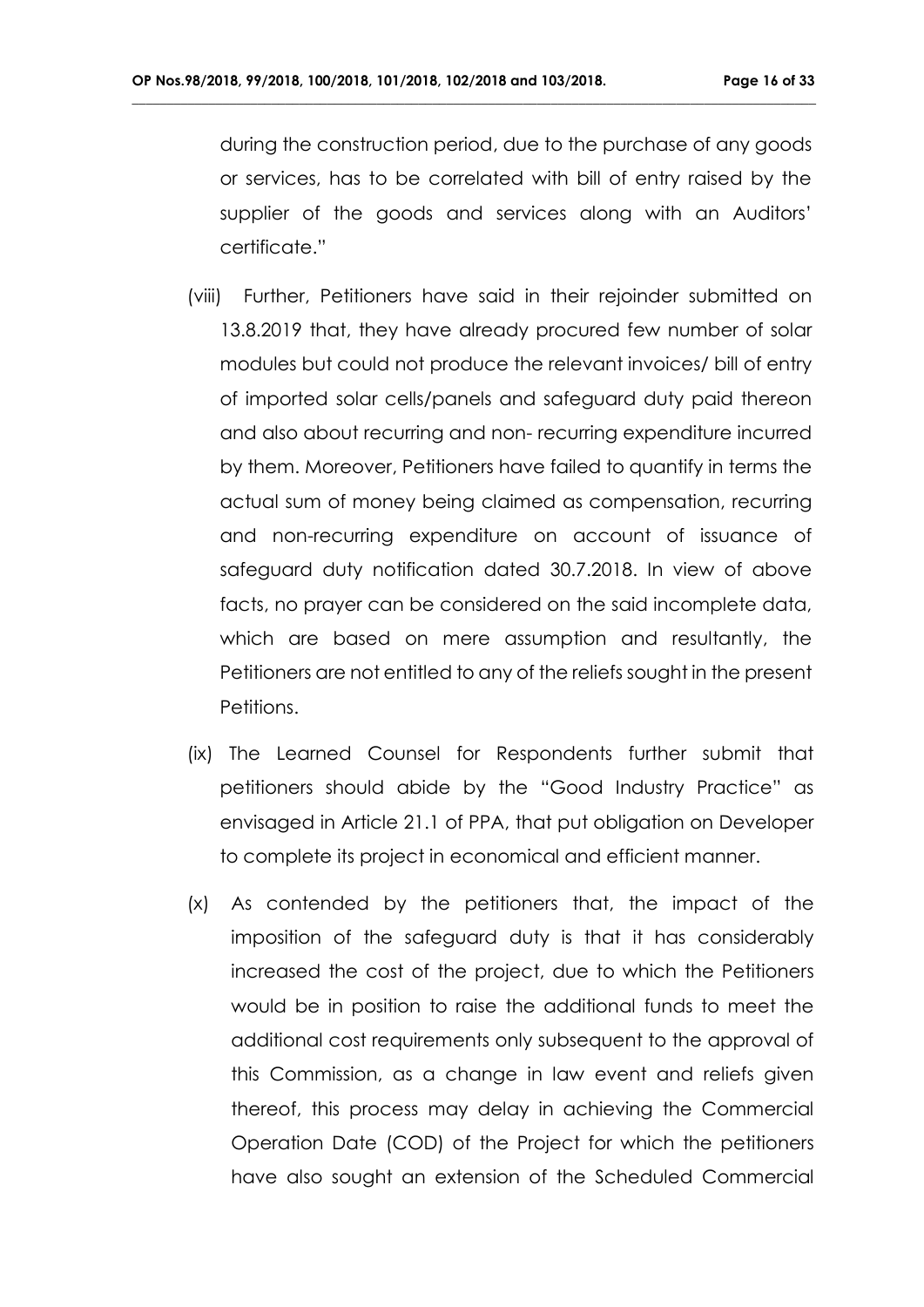**\_\_\_\_\_\_\_\_\_\_\_\_\_\_\_\_\_\_\_\_\_\_\_\_\_\_\_\_\_\_\_\_\_\_\_\_\_\_\_\_\_\_\_\_\_\_\_\_\_\_\_\_\_\_\_\_\_\_\_\_\_\_\_\_\_\_\_\_\_\_\_\_\_\_\_\_\_\_\_\_\_\_\_\_\_\_\_\_\_\_\_\_\_\_\_\_\_\_**

Operation Date (SCOD) equivalent to the time taken to approve the change in Law benefit. In this regard, it is brought to the notice of the Commission that Article 5.7 of the PPA deals with situations arising out for grant of extension of time for the project, and also stipulates the events in which the developer is prevented from achieving the progress in fulfilling the Conditions Precedent within the time stipulated in the PPA, the concerned ESCOM may grant extension of time, not more than four months for fulfilling the conditions precedent. The developer shall commission the project and thereafter may file a petition before the KERC for seeking such condoning the delay in commissioning the project urging any of the ground mentioned in above said Article. In the instant case, the time taken by the Petitioners to seek the benefit of change in law is not a circumstance and ground, which warrants the grant of an extension of time. Further, since the Petitioners herein have not relied on any of the conditions specified in Article 5.7.1 of PPA. Therefore, the prayer of the Petitioners for extension of time, commensurate with the time taken by this Commission for adjudicating upon the present Petition, is untenable. In view of above, the prayers made by the Petitioners in these petitions are liable to be rejected.

(xi) At the time of hearing on 1.8.2019, the learned Counsel for the Petitioners in all the cases has filed the Affidavit signed by the Petitioners and made a submission stating that the Petitioners do not press prayer number (d) and the same may be taken on record, for which the learned Counsel for Respondents did not have any objection. Hence, the Prayer(d) in all these petitions shall stand deleted.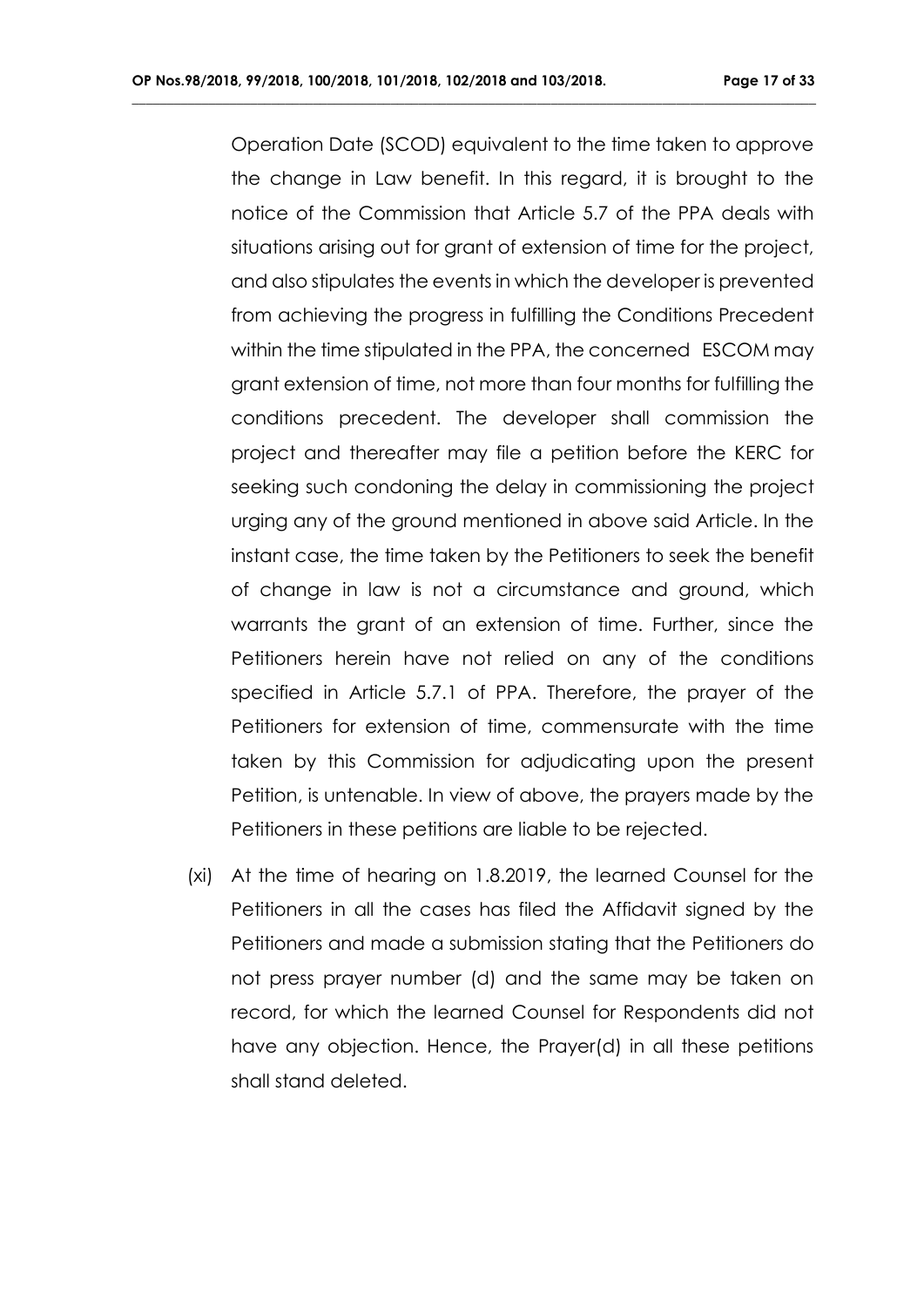8. We have heard the learned Counsels for the Petitioners and Respondents, who have filed the written arguments. The following issues would arise for our consideration:

**\_\_\_\_\_\_\_\_\_\_\_\_\_\_\_\_\_\_\_\_\_\_\_\_\_\_\_\_\_\_\_\_\_\_\_\_\_\_\_\_\_\_\_\_\_\_\_\_\_\_\_\_\_\_\_\_\_\_\_\_\_\_\_\_\_\_\_\_\_\_\_\_\_\_\_\_\_\_\_\_\_\_\_\_\_\_\_\_\_\_\_\_\_\_\_\_\_\_**

**Issue No.1:** Whether there can be a declaration that the Imposition of Safeguard Duty Notification No. 01/2018-Custom(SG) dated 30.07.2018 issued by Government of India, on the import of solar modules is covered under the scope of" Change in Law" under Article 15 of Power Purchase Agreement?

**Issue No.2:** Whether there is need to evolve a suitable mechanism to compensate the Petitioners for the increase in recurring and nonrecurring expenditure without importing the Solar Cells/ panels for the projects is sustainable?

**Issue No.3:** Whether the claims of the petitioners for grant of interest on working capital and carrying cost for delay in reimbursement by the Respondents is sustainable?

**Issue No.4:** Whether the claims of the Petitioners to restore the same economic conditions that prevailed prior to occurrence of the Change in Law can be considered?

**Issue No.5:** What order?

- 9. **Issue No.1**: *Whether there can be a declaration that the Imposition of Safeguard Duty Notification No. 01/2018-Custom(SG) dated 30.07.2018 issued by Government of India on the import of solar cells/panels is covered under the scope of change in law under Article 15 of Power Purchase Agreement?*
	- (i) It is not in dispute that the Petitioners have entered the Power Purchase Agreements on 22.3.2018 and 27.3.2018 with the Respondents to setup Solar Power Projects at various places in Karnataka. Projects are under implementation stage and Schedule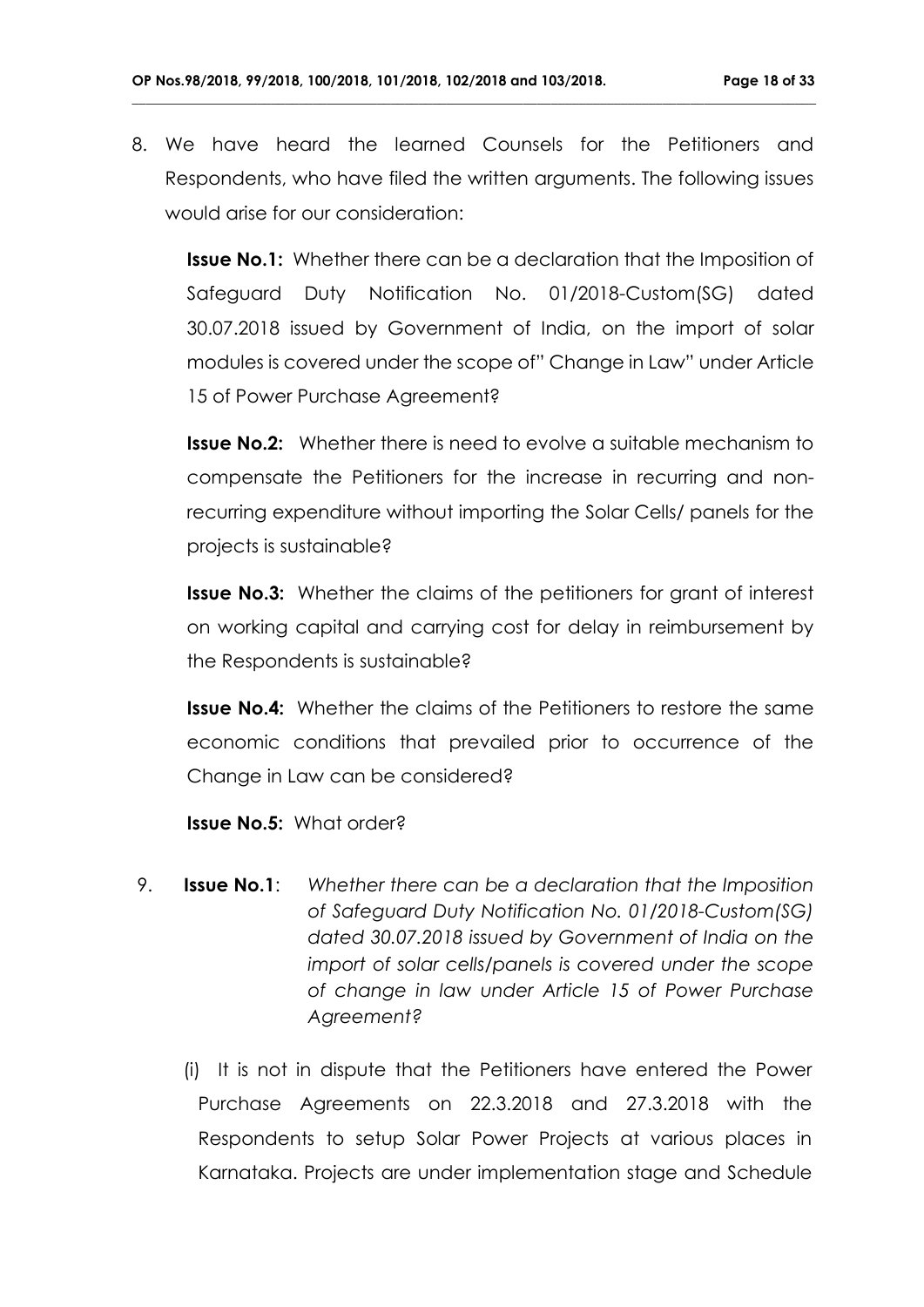**\_\_\_\_\_\_\_\_\_\_\_\_\_\_\_\_\_\_\_\_\_\_\_\_\_\_\_\_\_\_\_\_\_\_\_\_\_\_\_\_\_\_\_\_\_\_\_\_\_\_\_\_\_\_\_\_\_\_\_\_\_\_\_\_\_\_\_\_\_\_\_\_\_\_\_\_\_\_\_\_\_\_\_\_\_\_\_\_\_\_\_\_\_\_\_\_\_\_**

Commissioning period is 18 months from the effective date i.e.4.5.2018. However, petitioners sought a declaratory Order from this commission, on imposition of safeguard duty on import of solar cells/ panels on the basis of Notification No.01/2018- Customs(SG) dated 30.7.2018 issued by the Ministry of Finance, Government of India, under Article 15 of PPA, as a "Change in Law" event which will enable them to raise additional funds from the REC Limited. The REC Limited has put a pre-requisite condition for sanctioning of term loan to the Petitioners. In this regard, the learned Counsel for Respondents contended that the correspondence made between Petitioners and REC Limited for sanctioning of Term Loan Assistance is an internal arrangement and does not concern to the Respondents and to this Commission. Moreover, there is no specific provision available under the present PPAs wherein, this Commission could entertain the request for passing a declaratory Order as a "change in law'' event for raising additional loans for procuring such solar cells/panels which are stated to be imported from the developed countries, where such safeguard duty is levied. Reliance placed by the Petitioners is on the orders passed by the Hon'ble Maharashtra Electricity Regulatory Commission, in Case Nos.276, 325 and 340 of 2018 and Case Nos.123- 124 of 2019, wherein, the imposition of Safeguard Duty is allowed as "Change in Law" under the PPA. Therefore, the petitioners have sought for a similar type of relief as it provided under the existing Article 15.2.1.1 of PPAs.

 (ii) Further, Petitioners have placed reliance on order dated 2.5.2019 in Petition Nos.342 and 343/MP/2018 passed by the Hon'ble Central Electricity Regulatory Commission in case of Acme Rewa Solar Energy Private Limited vs. Solar Energy Corporation of India, wherein, it held that "the imposition of the Safeguard Duty vide Notification No.1/2018(SG) dated 30.7.2018 is covered and classified as "Change in Law" event under provisions of PPA." To counter this argument,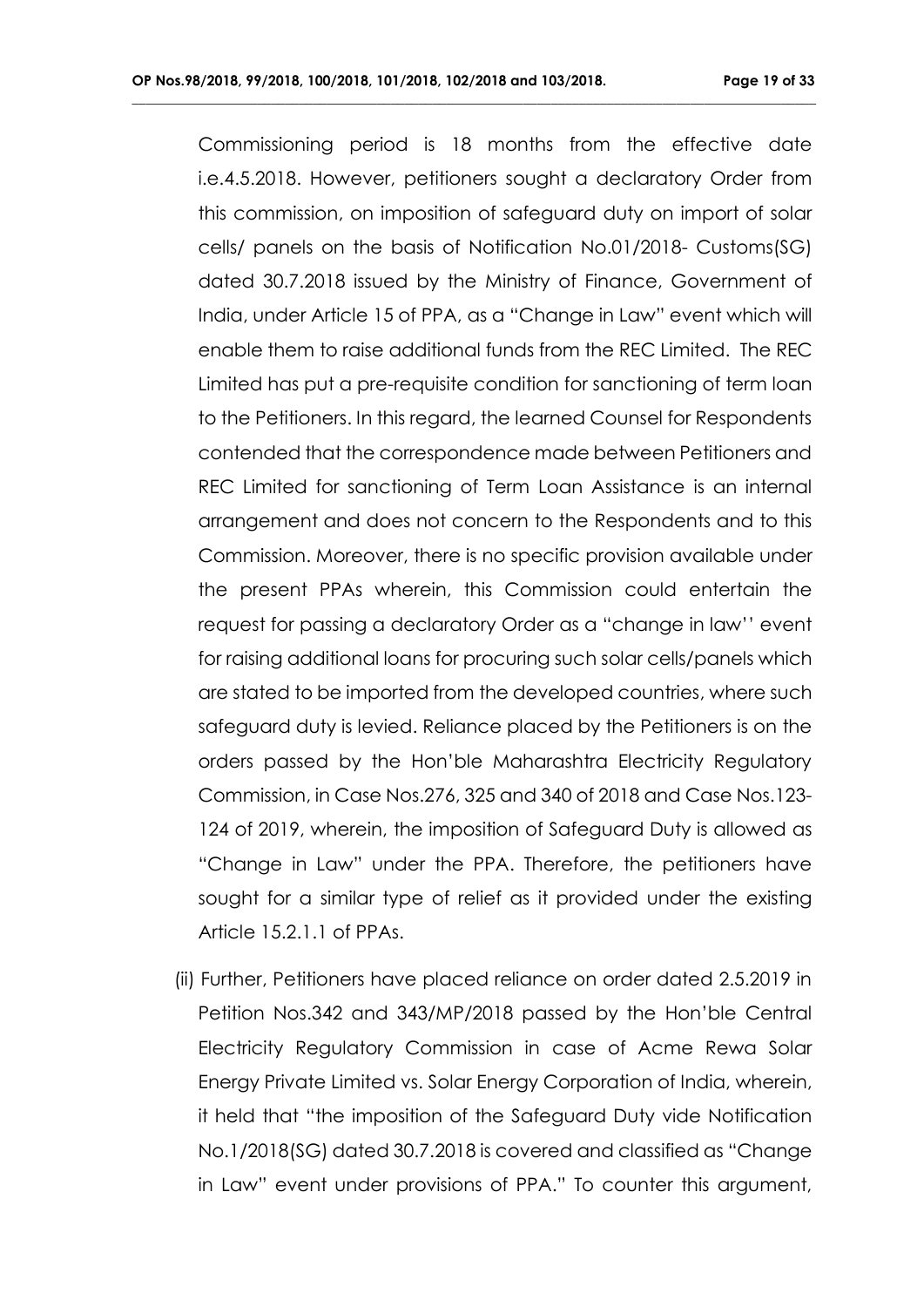Counsel for Respondents submitted that the petitioner's intention behind seeking such declaratory relief is that of seeking an assurance that the Petitioners will be compensated for the import of solar cells/panels from developed countries such as China or Malaysia. These countries come within the purview of the Safeguard Duty Notification, which defeats the very purpose of the issuance of such notification, in order to protect the domestic industry from threat or injury and to encourage the usage of local solar cells/panels. Further, contends that the Petitioners seek a declaratory Order from this Commission to ensure an additional tariff relief, if the solar cells/panels are to be imported from China or Malaysia, in that scenario, the REC Limited may consider to sanction an additional Term Loan Assistance to these projects and thereafter, the disbursement of loan would be allowed on the basis of final tariff approved by the KERC which may enable them to re-evaluate the project cost with the revised tariff.

**\_\_\_\_\_\_\_\_\_\_\_\_\_\_\_\_\_\_\_\_\_\_\_\_\_\_\_\_\_\_\_\_\_\_\_\_\_\_\_\_\_\_\_\_\_\_\_\_\_\_\_\_\_\_\_\_\_\_\_\_\_\_\_\_\_\_\_\_\_\_\_\_\_\_\_\_\_\_\_\_\_\_\_\_\_\_\_\_\_\_\_\_\_\_\_\_\_\_**

(iii) The Counsel for Respondents further contended that in the instant case, the Petitioners are seeking declaratory relief order on the basis of a Hypothetical Statement produced at Annexure-3 to the petition, which is merely based on assumptions and presumptions, which cannot be considered by the Commission in a quasi-judicial proceeding. Per contra, the Advocate for Petitioners submits that, the Petitioners are not seeking a declaration before the Civil Court in a suit for recovery of money from the Respondents, but these petitions have been filed under Section 86 of the Electricity Act,2003, for invoking the adjudicatory powers of this Commission. Further, the petitioners are not seeking specific performance of an obligation, but praying for adjudication on facts. Therefore, Order 2 Rule 2 of Civil Procedure Code and principles laid down therein to the extent, to suit for declaratory relief is not applicable in the instant case.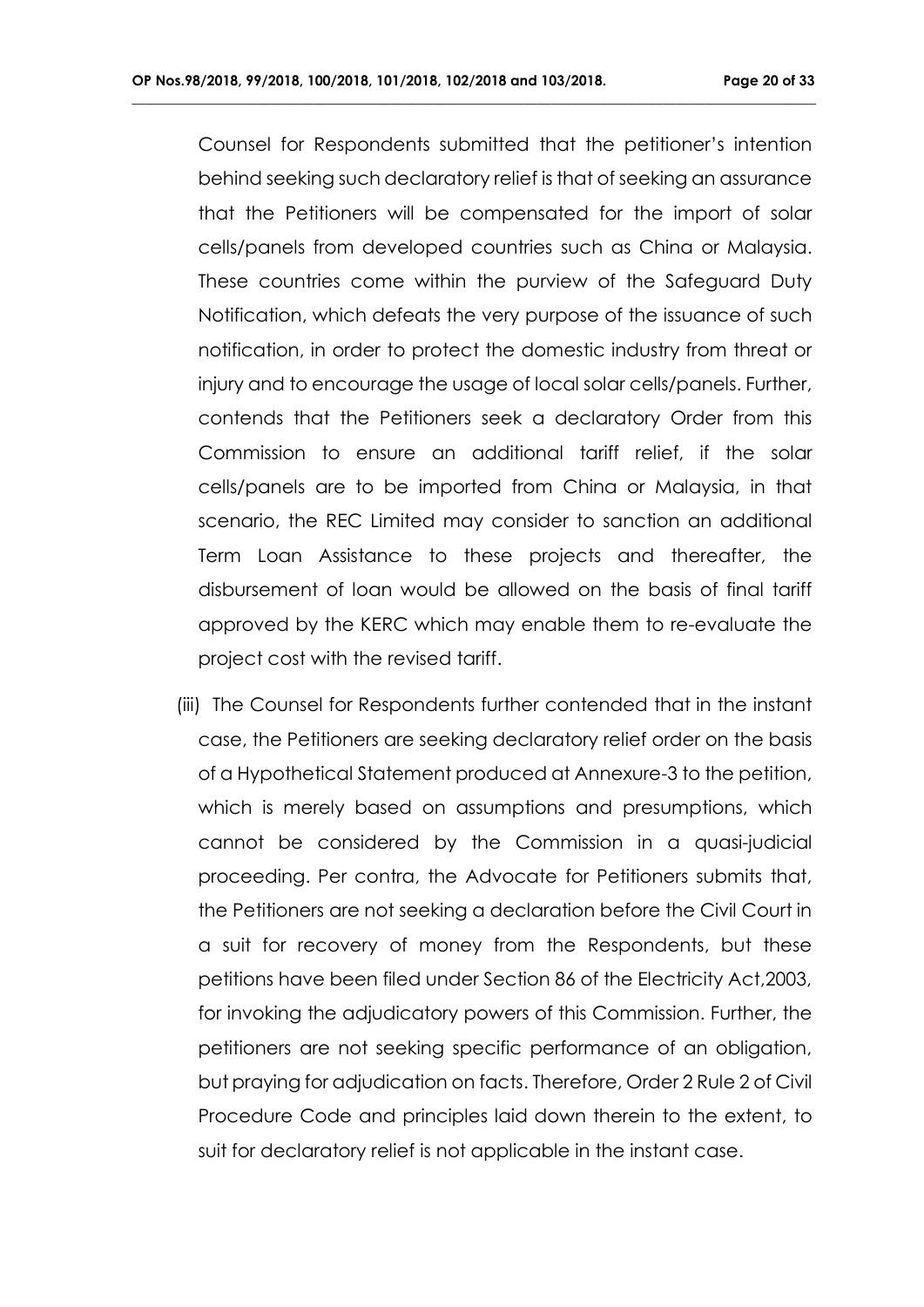(iv) The Advocate for Respondents submit that it is a settled law that a Prayer for declaration without consequential relief is not maintainable. The Hon'ble Supreme Court of India, in Case of Venkataraja and Ors Vs. Vidyane Doureradjaperumal and Ors [2014) 14 SCC 502] and Muni Lal vs. Oriental Fire and General Insurance Company Limited [1996) 1 SCC90] has held as follows:

**\_\_\_\_\_\_\_\_\_\_\_\_\_\_\_\_\_\_\_\_\_\_\_\_\_\_\_\_\_\_\_\_\_\_\_\_\_\_\_\_\_\_\_\_\_\_\_\_\_\_\_\_\_\_\_\_\_\_\_\_\_\_\_\_\_\_\_\_\_\_\_\_\_\_\_\_\_\_\_\_\_\_\_\_\_\_\_\_\_\_\_\_\_\_\_\_\_\_**

 "4. *Mere declaration without consequential relief does not provide the needed relief in a Suit; it would be for the Plaintiff to seek both reliefs. The omission thereof mandates the Court to refuse the grant of declaratory relief"*

Therefore, it is submitted that the petitioners herein have not suffered the levy of safeguard duty as yet and the entire premise upon which the present Petitions have been filed prematurely, seeking a declaratory relief, which is not tenable.

- (v) On the basis of examination of written submission/ statement of objections and rejoinders submitted by the parties, we proceed to examine as to whether a Notification No.01/2018-Customs(SG) dated 30.7.2018 issued by the Government of India, imposing the safeguard duty on imported solar cells whether or not assembled in modules or panels, is covered under scope of "Change in law" event or otherwise under the provisions of PPAs of the solar projects? To decide this issue, it is necessary that we have to go through the various definitions and clauses of the present PPA.
- (vi) The terms "Law" and "Government Instrumentality" are defined under definitions' clause of Article 21.1 of the aforesaid PPAs. Article 15 defines the term "Change in Law" means the occurrence of any of the following events after the effective date resulting into any additional recurring/ non- recurring expenditure by developer or any income to the developer.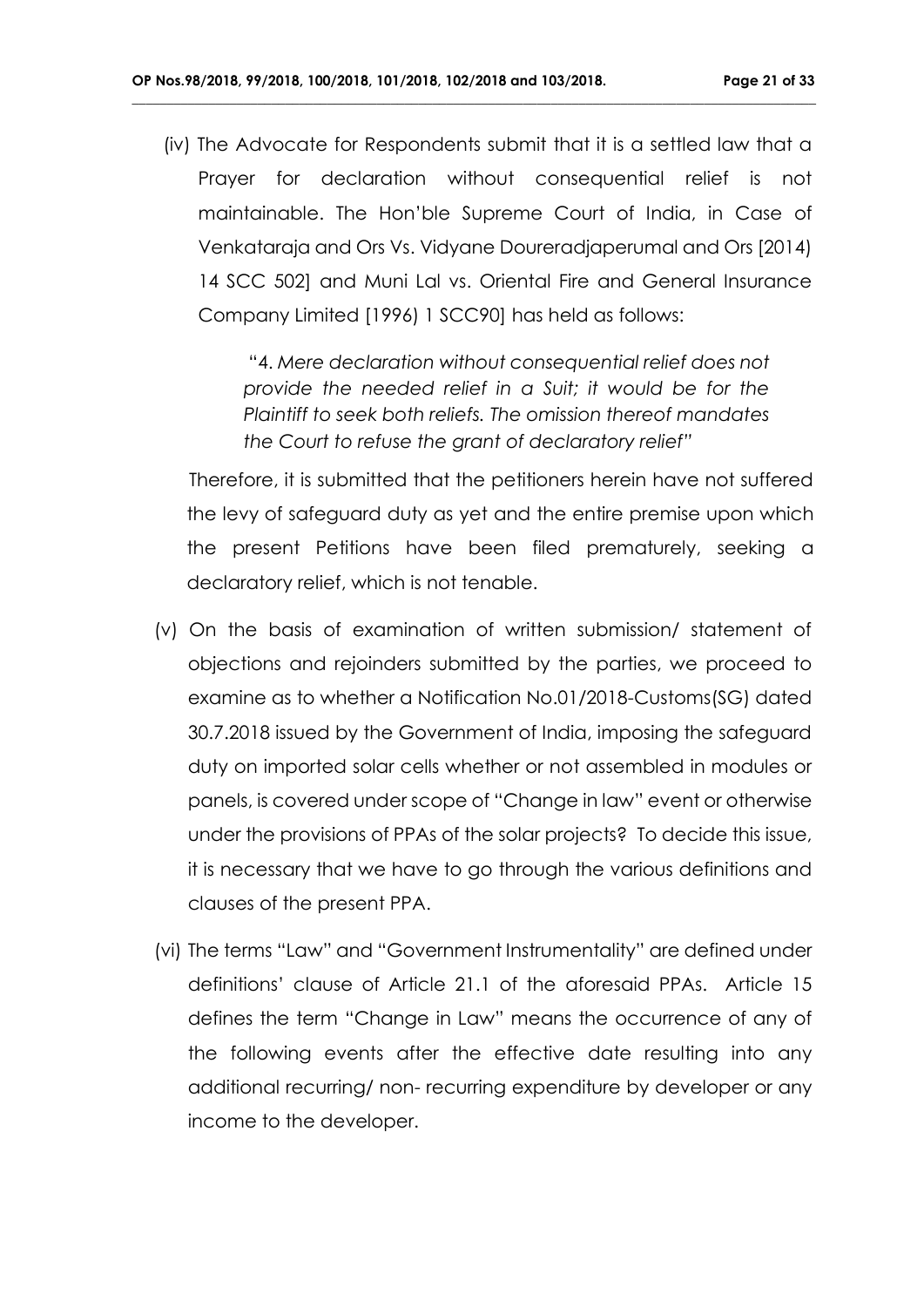a. The enactment coming into effect, adoption, promulgation, modification ----- ----regulation.

**\_\_\_\_\_\_\_\_\_\_\_\_\_\_\_\_\_\_\_\_\_\_\_\_\_\_\_\_\_\_\_\_\_\_\_\_\_\_\_\_\_\_\_\_\_\_\_\_\_\_\_\_\_\_\_\_\_\_\_\_\_\_\_\_\_\_\_\_\_\_\_\_\_\_\_\_\_\_\_\_\_\_\_\_\_\_\_\_\_\_\_\_\_\_\_\_\_\_**

- b. A change in the interpretation or application of any law by Indian Government Instrumentality having legal power to interpret or apply such Law.
- c. any change in tax and duties or introduction of any taxes and duties made applicable for setting up of the project and supply of power by the developer as per the terms of agreement, as provided in Article15.1.1(e)

 Article 15.2 stipulates Relief for change in law and Article 15.2.1 stipulates that the aggrieved party shall be required to approach to KERC for seeking approval of change in law. Further, Article 15.2.2 states that the decision of the State Commission, to acknowledge a change in law and the date from which it will become effective and to provide relief for the same, shall be final and binding on both the parties.

- (vii) The Commission notes that the Hon'ble Appellate Tribunal for Electricity in its Judgment in Appeal No.111/2017 in GMR Warora Energy Limited vs. Central Electricity Commission and Ors, has held that "any tax levied through an Act of Parliament after cutoff date which results in additional expenditure by the petitioner, same is covered as 'Change in Law".
- (viii) It is not in dispute that a notice of intimation of change in law was issued by the Petitioners vide Letter Ref: ACME/BUS/ 120918/1363 dated 12.9.2018 to the Respondents, regarding imposing of Safeguard Duty, vide notification No.1/2018, dated 30.7.2018 by the Government of India and with reference to Article 15 of PPA. It could be seen from the above said letter that the petitioners have requested Respondents to acknowledge the imposition of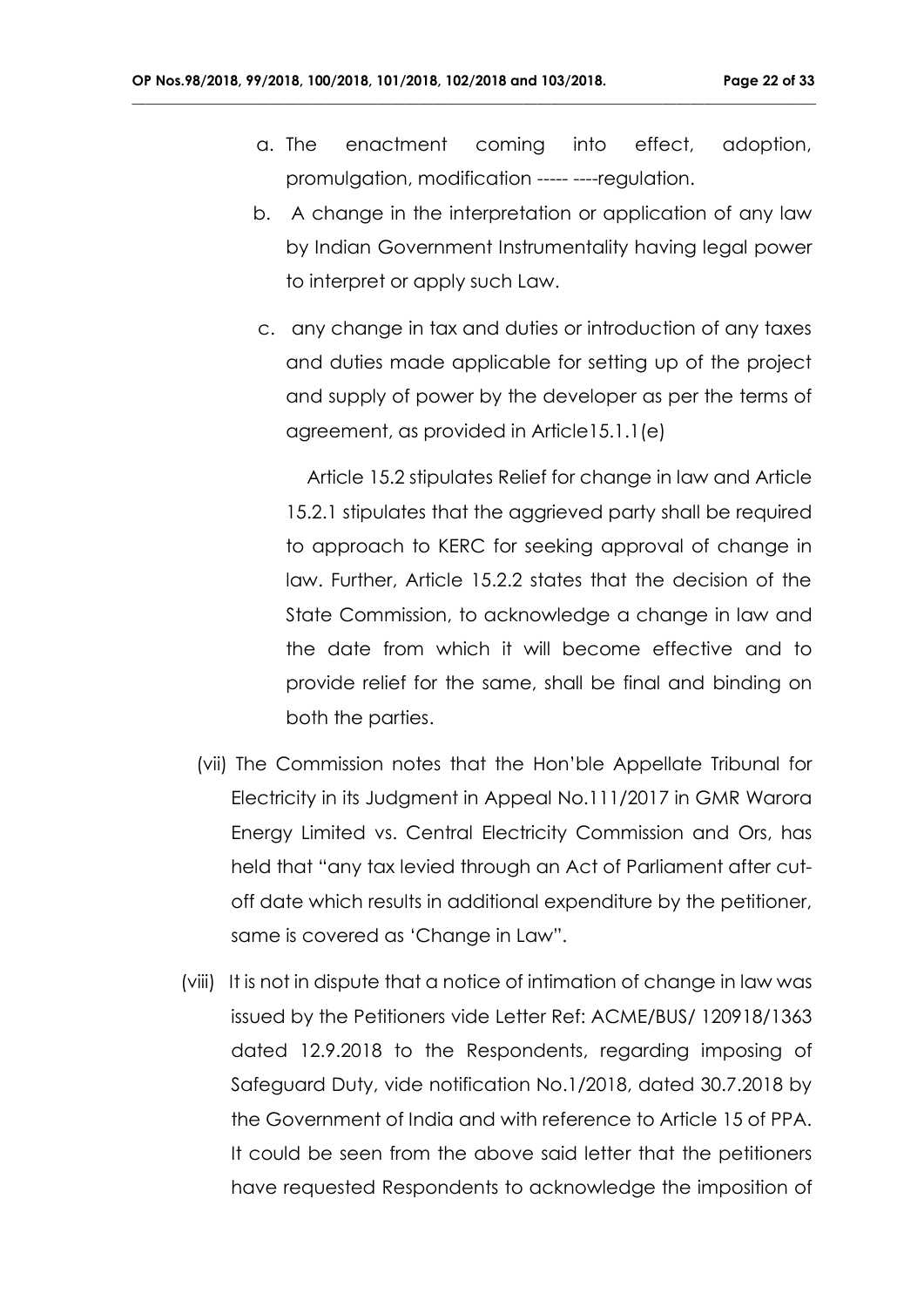safeguard duty as change in law event with a request to reimburse the additional cost incurred/ is to be incurred for completion of solar projects(Annexure-4). The commission notes that, no record is placed by the Respondents which could show that they have denied to recognise the imposition of safeguard duty notification as a change in law event. The Commission, further notes that Article 15.2.1 of the PPA, stipulates that the aggrieved party shall be required to approach the KERC for seeking approval of change in law. In the instant case, the Petitioners have filed these petitions before this Commission on 19.11.2018 to seek a declaratory order to recognise the imposition of safeguard duty notification dated 30.7.2018 as a "Change in Law' event, as contemplated in Article 15.2.1 of PPA.

**\_\_\_\_\_\_\_\_\_\_\_\_\_\_\_\_\_\_\_\_\_\_\_\_\_\_\_\_\_\_\_\_\_\_\_\_\_\_\_\_\_\_\_\_\_\_\_\_\_\_\_\_\_\_\_\_\_\_\_\_\_\_\_\_\_\_\_\_\_\_\_\_\_\_\_\_\_\_\_\_\_\_\_\_\_\_\_\_\_\_\_\_\_\_\_\_\_\_**

 (ix) The Commission notes that any event can be said to be a "Change in law Event" only if satisfies the provisions as stipulated under the PPA. In the instant case, the terms "Law" and "Government Instrumentality" are defined under Article 21.1 of PPA and "Change in Law" has also been defined under Article 15 of the PPA. The definition of "Law' under the PPA is an inclusive definition and contemplates all laws applicable in India in various forms. However, for an event to be considered as "Change in Law event" requires that to be caused by the operation of law or by an Indian Instrumentality. The term "Indian Government Instrumentality" covers Government of India, any Ministry, Government of Karnataka, Inspectorate, Department, Commission, Body, Authority, Agency, Municipal and Local Authority or Statutory Body. The "Change in Law" encompasses introduction of any law after last date of Bid Submission which may affect the project cost of the developer. Under the provisions of PPAs, an event arising from the actions of any authority is covered within the definition of "Indian Government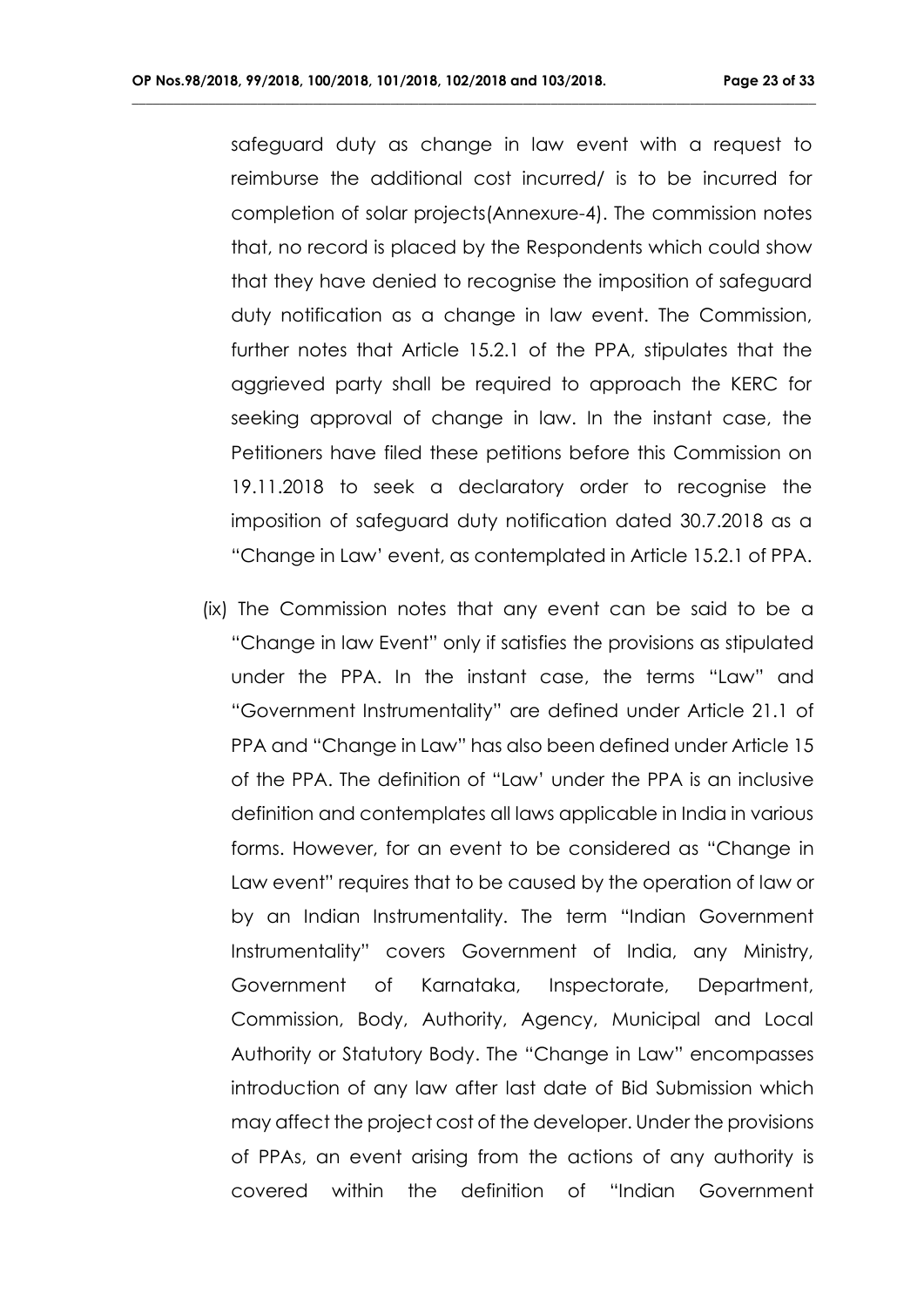**\_\_\_\_\_\_\_\_\_\_\_\_\_\_\_\_\_\_\_\_\_\_\_\_\_\_\_\_\_\_\_\_\_\_\_\_\_\_\_\_\_\_\_\_\_\_\_\_\_\_\_\_\_\_\_\_\_\_\_\_\_\_\_\_\_\_\_\_\_\_\_\_\_\_\_\_\_\_\_\_\_\_\_\_\_\_\_\_\_\_\_\_\_\_\_\_\_\_**

Instrumentality" would satisfy the requirement of "Change in Law". The Indian Government Instrumentality" as defined under the PPA includes any Ministry of the Government of India. The Ministry of Finance being Ministry under the Government of India is satisfying the requirement of "an Indian Government Instrumentality" under clause 21.1 of PPAs. Further, as per clause 15.1.1.e. of the PPAs, notification of new law or amendment of existing law or introduction / change in tax, duty after the date of submission of Technical Bid qualifies as Change in Law event. In the instant case, the Safeguard Duty Notification dated 30.7.2018 issued by the Ministry of Finance, Government of India is subsequent to the last date of submission of bids. In view of above, the Commission is of the view that as per Government of India Notification No.01/2018-Customs(SG) dated 30.7.2018, imposing Safeguard Duty on import of "Solar Cells, whether or not assembled in Modules or Panels" is covered as an event of" Change in Law "under the provisions Article 15 of the PPAs.

 Therefore, we hold that Notification No.1/2018- Customs(SG)dated 30.7.2018 on imposition of safeguard duty on import of solar cells/ panels modules issued by the Government of India is an event of "Change in law" in terms of Article 15 of the PPAs of the Petitioners. Hence, our answer on Issue No.1 is affirmative,

- 10. **Issue No.2:** *Whether there is need to evolve a suitable mechanism to compensate the petitioners for the increase in recurring and non- recurring expenditure without importing of solar cells/ panels for the projects is sustainable?*
	- (i) The Petitioners sought declaration of safeguard duty notification and seeking compensation for increase in recurring and nonrecurring expenditure due to imposition of safeguard duty on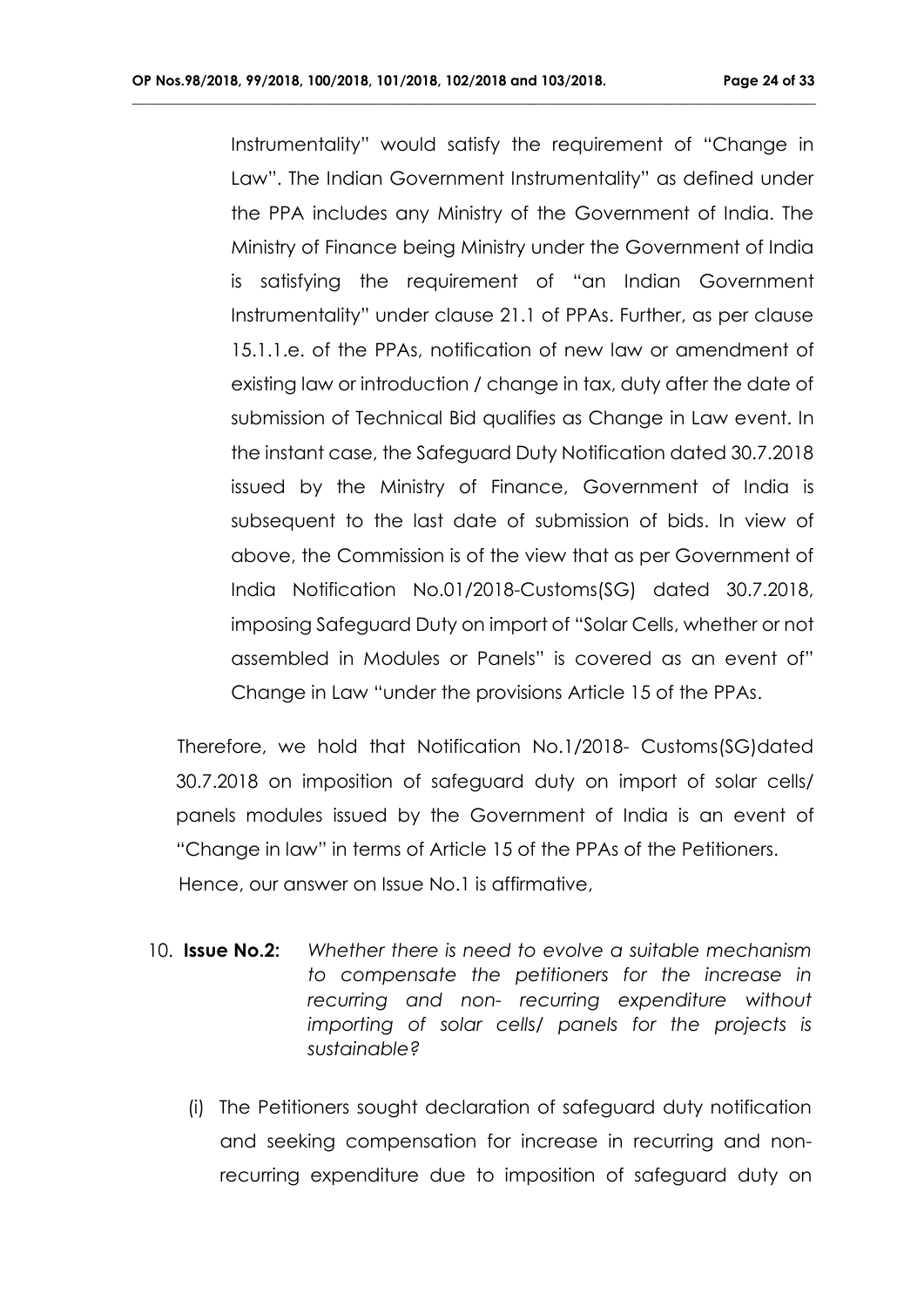imported solar cells/panels which will have impact on the project cost. Further, there would be additional need for raising funds from the financial institutions, such as REC Limited to meet out the financial requirements. The Counsel for Petitioners contended that while submitting the competitive tariff bid, such safeguard duty on import of solar cells/ panels was not factored in the bids, as the bidding processes were completed earlier to the imposition of safeguard duty Notification dated 30.7.2108. It is submitted that there is a specific provision under Article 15.1.1 of PPA which deals with such events. Further, Article 15.1.1.e. of PPA stipulates that any change in law pertaining to taxes and duties occuring after the date of submission of Technical Bid shall be to the account of concerned ESCOM and appropriate change in tariff, either increase or decrease in proportionate, due to the change in taxes and duties shall be as per clause 15.2 of the PPA.

**\_\_\_\_\_\_\_\_\_\_\_\_\_\_\_\_\_\_\_\_\_\_\_\_\_\_\_\_\_\_\_\_\_\_\_\_\_\_\_\_\_\_\_\_\_\_\_\_\_\_\_\_\_\_\_\_\_\_\_\_\_\_\_\_\_\_\_\_\_\_\_\_\_\_\_\_\_\_\_\_\_\_\_\_\_\_\_\_\_\_\_\_\_\_\_\_\_\_**

(ii) Per contra, the Counsel for Respondents submit that the petitioners have not placed any relevant records/ documents which could show that required number of solar cells/panels have already been imported by the petitioners either from China or Malaysia and safeguard duty is levied thereon by the Customs Authorities, which have resulted in increase the project cost including recurring and non- recurring expenditure and that will have to be borne by the concerned ESCOM in the form of additional tariff. Reliance placed by the Petitioners is only on the basis of a statement relating to an Indicative Change in Law Impact of Safeguard Duty on cost of Solar Cells/ Modules considering CERC Benchmark at Annexure-3 to these petitions, wherein a 16.26% impact on the cost of the project has been predicted. However, the sum indicated therein, is made on assumption and presumption by the Petitioners, which cannot be a basis for seeking claim of additional recurring and non- recurring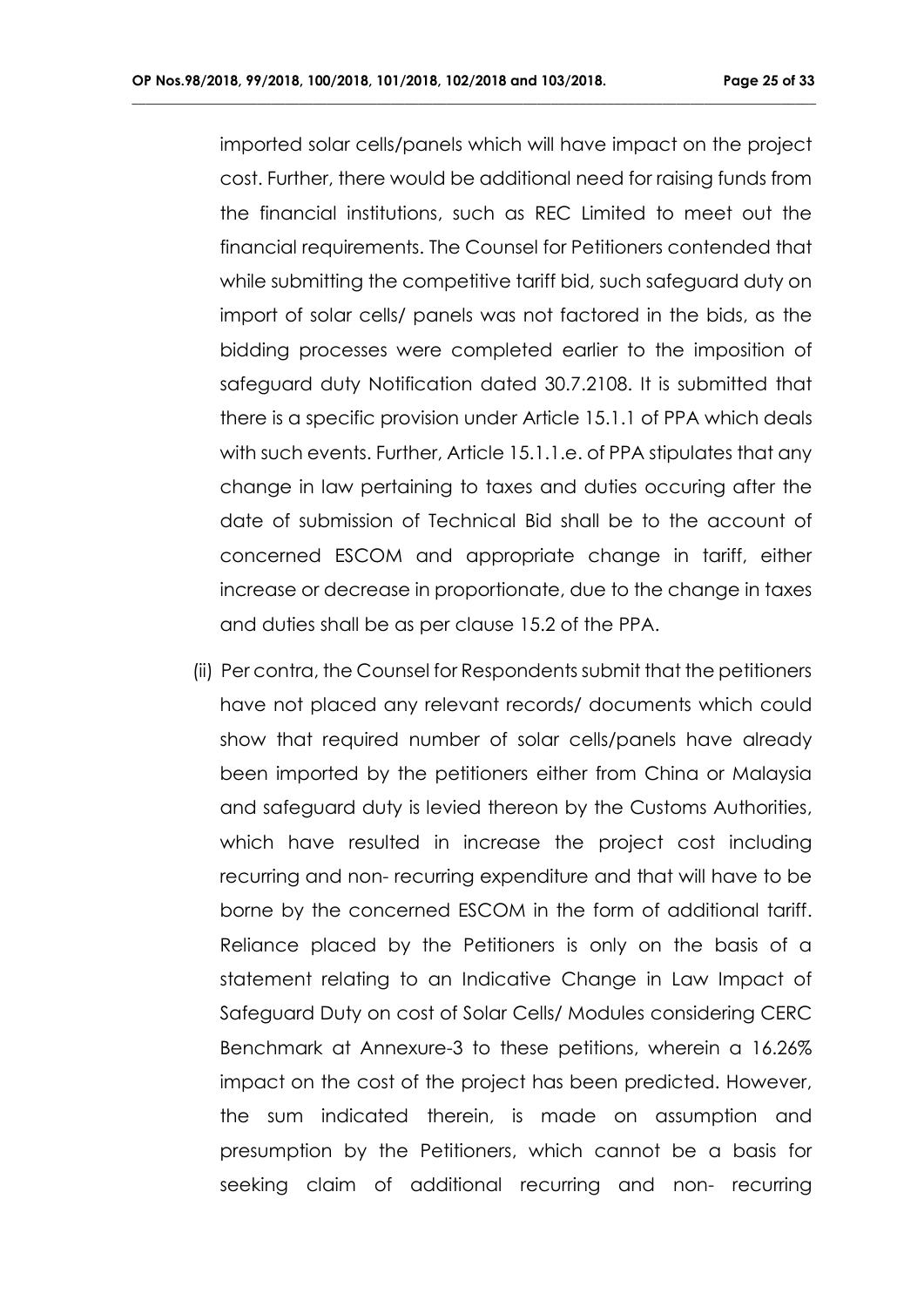expenditure. He further submits that it is a settled law that judicial orders cannot be passed merely on the basis of assumptions and presumptions. If it is passed, then it should be based on actual cost incurred by the Petitioners, supported with documentary evidence with prudence check and Auditor's certificate. Therefore, prayer made by the Petitioners in this regard, is liable to be rejected.

**\_\_\_\_\_\_\_\_\_\_\_\_\_\_\_\_\_\_\_\_\_\_\_\_\_\_\_\_\_\_\_\_\_\_\_\_\_\_\_\_\_\_\_\_\_\_\_\_\_\_\_\_\_\_\_\_\_\_\_\_\_\_\_\_\_\_\_\_\_\_\_\_\_\_\_\_\_\_\_\_\_\_\_\_\_\_\_\_\_\_\_\_\_\_\_\_\_\_**

 (iii) After hearing arguments of both the parties, the Commission observes that recurring expenses may be like salary, tax expenses and Operation and Maintenance services to a third party etc. The non- recurring expenditure would be like capital cost of solar cells/ panels / modules and land cost etc. The concept of outsourcing of services to third party is neither included expressly under provisions of the PPAs nor it included implicitly in the Article 15 of the PPA. However, Article 15.1.1 of PPA stipulates that occurrence of any of the events as indicated in aforesaid clause of PPA after the Effective Date resulting into any additional recurring and non- recurring expenditure by the developer or any income to the developer, after the date of submission of Technical bid has to be borne by the concerned ESCOM. It is further observed that in the Competitive e-Bidding process, the Solar power developer bids levellised tariff without disclosing the details of the financial calculations of the project cost, including capital and recurring and non-recurring expenditure. The design of the bid levellised tariff is solely a decision of a solar power developer. In view of above, Commission is of the opinion that it is a commercial decision taken by the petitioners for their own advantage and any increase in cost including on account of taxes and duties and in the event, if the petitioners choose to employ the services of other agencies, cannot increase the liability for the Respondents. Therefore, the Commission is of the opinion that the Petitioners have failed to place the cogent materials/ documents such as :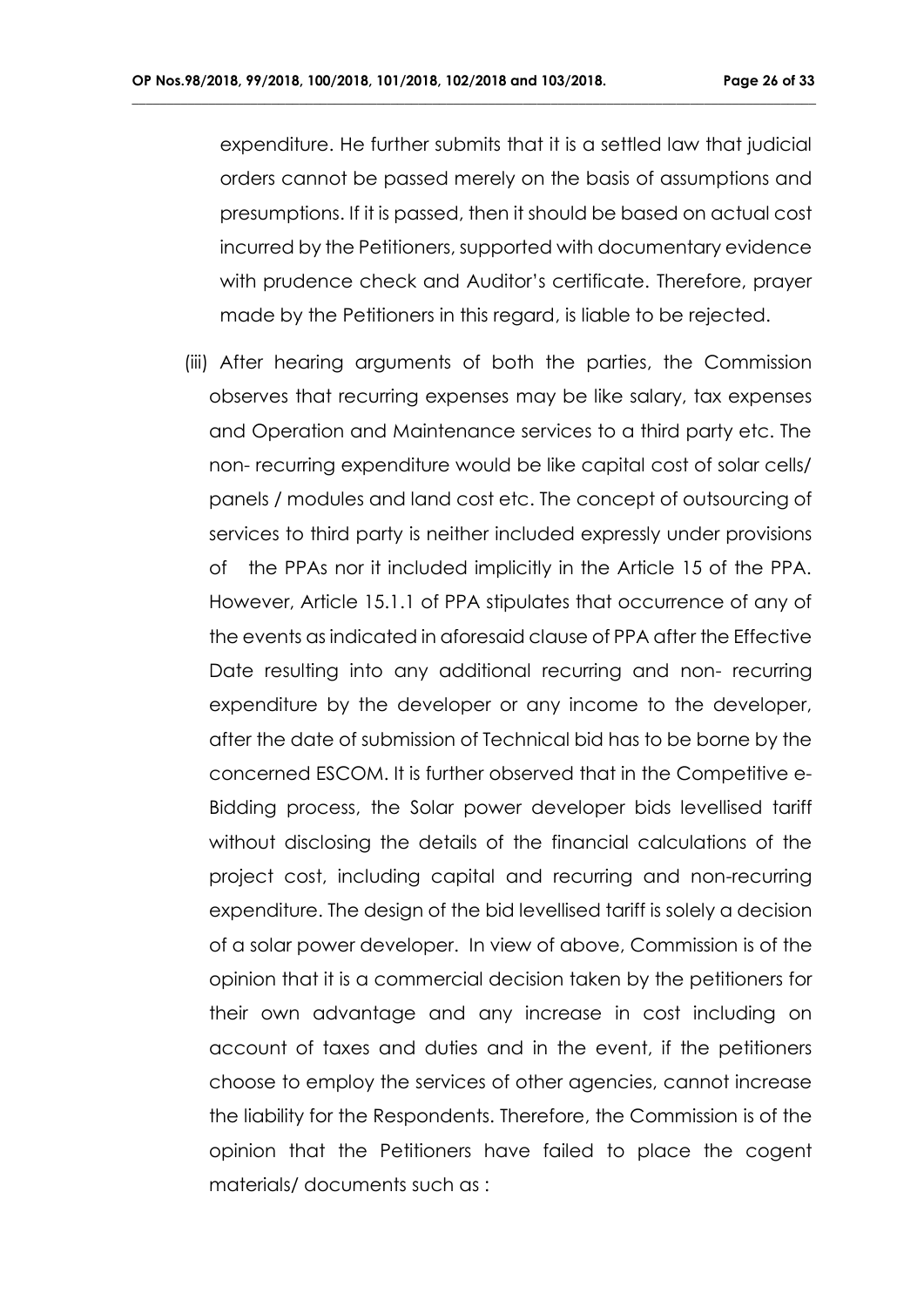- (a) details of date and name of vendor to whom the purchase order is placed or will be placed;
- (b) the origin of the country from which the order is placed along with the details of the technology;
- (c) the date on which Invoices raised or would be raised;

- (d) expected date on which solar cell or modules are / will to be imported into India;
- (e) the date on which the payment including safeguard duty plus IGST for the goods/items is or will be made;
- (f) the date on which the solar cells/ panels/ modules are delivered to the Petitioners and
- (g) expected date on which the Petitioners would receive at the site for commissioning the projects, to substantiate their claims. In the instant case, the claims made by the petitioners on the basis of a computation sheet i.e. an indicative change in law impact of Safeguard Duty on the project cost cannot be relied upon, without placing entire particulars along with prudence check done by the Statutory Auditor which could quantify the actual financial impact on their projects. Hence, the prayer made by the Petitioners is not tenable.
- (iv) The Commission notes that Scheduled Commissioning Date (SCOD) of these projects is eighteen months from the Effective Date under clause 21.1 of PPAs and actual status of Financial Closure of these projects is not known at present. During the proceedings of the case, it is observed that, setting up of solar projects is still underway and as such it is premature to assess any impact of Safeguard Duty in absolute numbers without having substantiating documents with the petitions, the actual impact of Safeguard Duty on project cost, can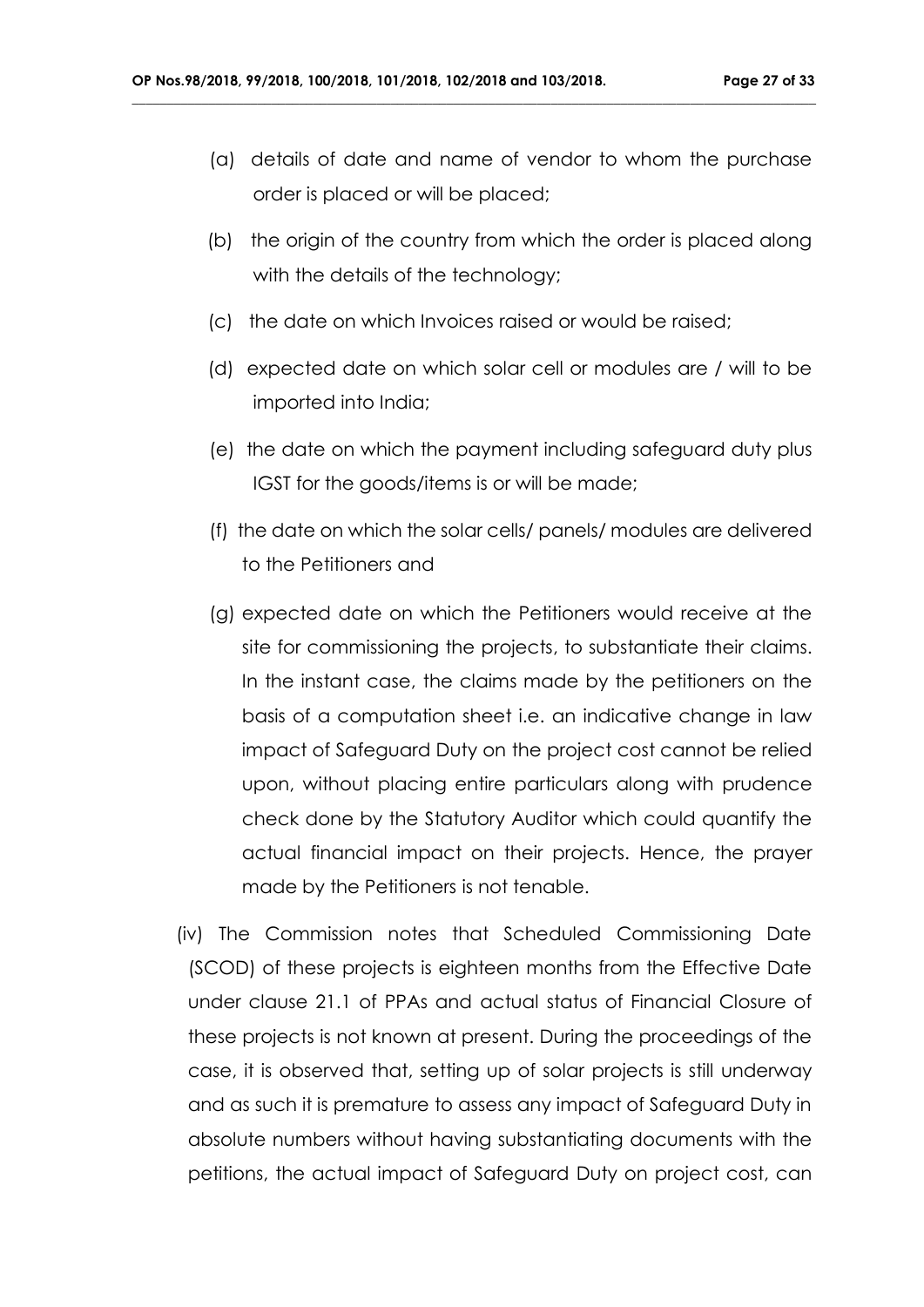be ascertained only when the projects achieve SCOD. It could be noted that the clause 4.1 of PPAs which cast an obligation on Developer to satisfy the Conditions Precedent within twelve months from the effective date of PPAs. Further, clause 4.2(f) stipulates that the Condition Precedent is required to be satisfied by the Developer and it shall be deemed to have been fulfilled Technical Requirements for Solar PV ground mount project as per the Format provided in Schedule- 2 of the PPAs and provide the documentary evidence for the same. In the instant case, no such documentary evidence has been produced by the petitioners during the proceedings of the case. In view of above, the Commission holds that the prayer made by the Petitioners for seeking compensation for recurring and non- recurring expenditure is not sustainable and hereby it is rejected. Therefore, there is no need to evolve a mechanism to compensate the Petitioners at this stage because project has not been commissioned as yet. Hence, our answer to Issue No.2 is in negative.

- 11. **Issue No.3:** *Whether the Claims of the petitioners for grant of interest on working capital and carrying cost without quantifying it for delay in reimbursement by the Respondents is sustainable?*
	- (i) Counsel for Petitioners submits that although there is no concept of "return of equity" and "Interest on working capital" in a competitive bid tariff, but the increase in cost, due to change in law event, have an indirect bearing on the project cost. These components are integral to all–inclusive tariff bid. At the time of submission of bids, the Petitioners have factored in "interest on working capital" and "return on equity" based on the cost prevalent at the time of bid, but with the increase in the cost due to change in law event, the working capital requirement and consequently, the interest on working capital has also increased as compared to requirement of working capital and interest rate prevailed at the time of bid. Thus,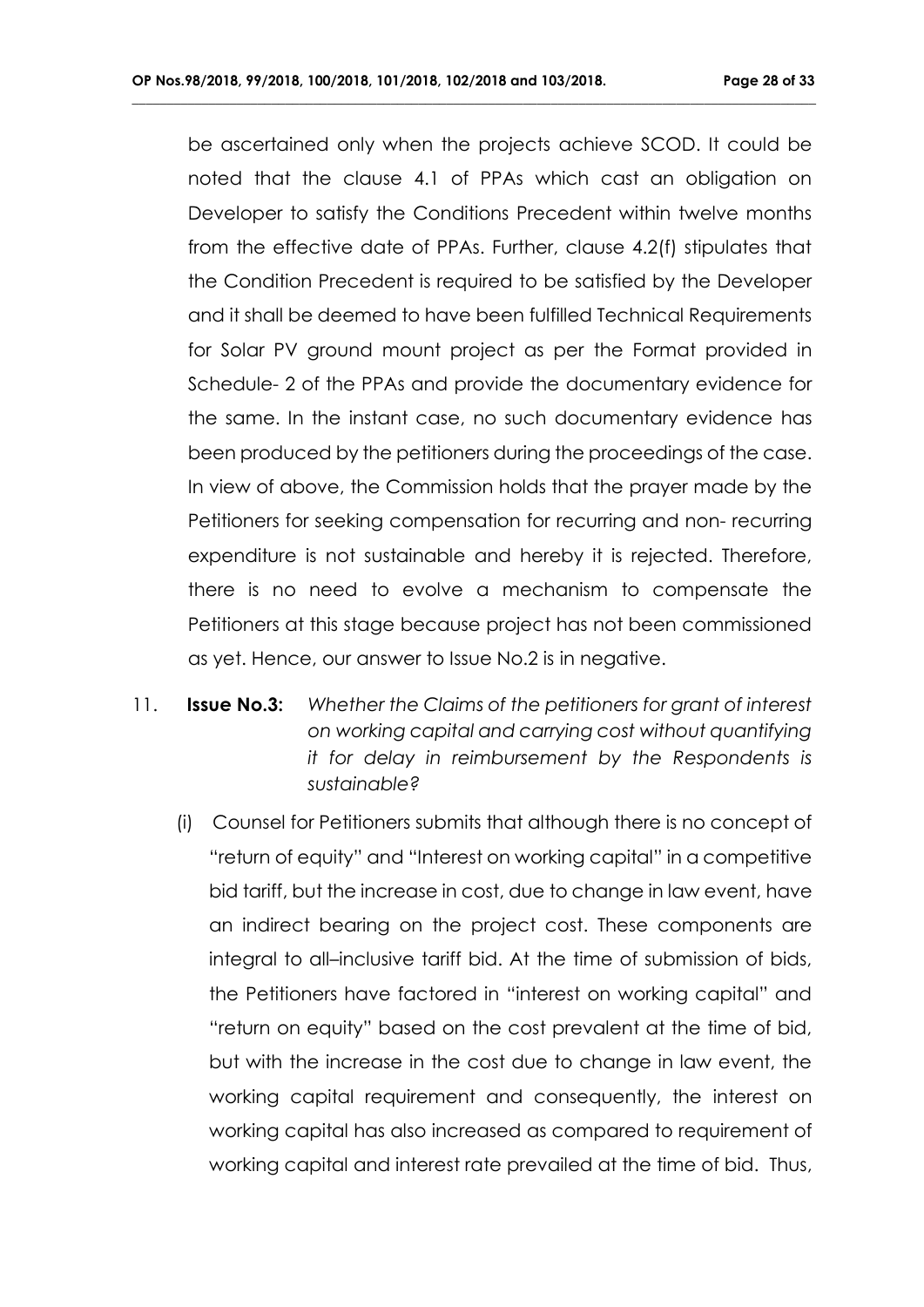they are entitled to get relief for interest on incremental working capital at normative interest rate. It is submitted that carrying cost is the compensation for time value of the money. Any compensation for change in law is incomplete, if it does not come with carrying cost that is inherent in the very provision of the PPAs.

- (ii) To substantiate their arguments, Petitioners have relied upon an order passed by the Hon'ble Appellate Tribunal for Electricity in Appeal No. 210 of 2017, wherein, it held "that carrying cost is in the nature of compensation for money denied at the appropriate time." The Petitioners further submit that the principle of recovery of carrying cost/ interest and time value of money has been recognised in various cases such as Tata Power Renewal Energy Limited vs. Maharashtra State Electricity Distribution Company Limited, in Case No.276 of 2018 passed by the Maharashtra Electricity Regulatory Commission and the Hon'ble Supreme Court in the Case of Energy Watchdog vs. Central Electricity Regulatory Commission and Ors [ 2017 (14) SCC 80], has held that where a situation arises which is not covered under the Guidelines or Guidelines do not deal with a given situation, the Commission's general regulatory powers under Section 79(1) (b)of the Electricity Act can be used.
- (iii) The Counsel for Respondents submits that though there is no concept of interest on working capital and return on equity in a Competitive Bidding process. Petitioners have quoted an allinclusive tariff which has been incorporated under the PPAs and further the PPAs having been signed by the parties is a binding document and no claim could be made by the Petitioners dehors the provisions of the PPAs. He further argued that the Petitioners have not produced any document showing that they have incurred the carrying cost and paid additional interest on working capital used for the completion of solar projects, without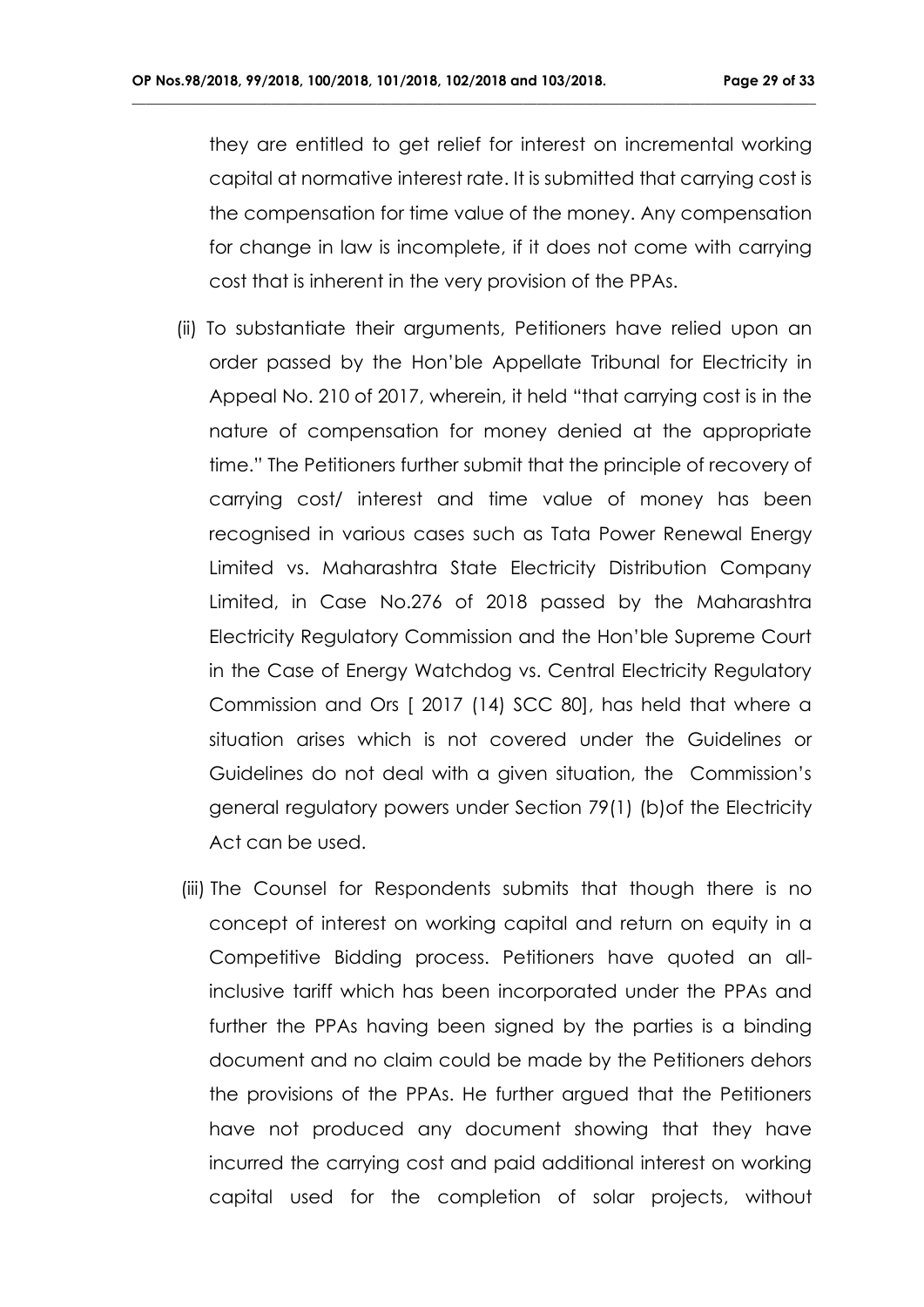quantifying it and seeking reimbursement from the Respondents is not justifiable. Therefore, the petitioners are not entitled for any relief sought in the present petitions. Reliance placed by him, is on the basis of the Hon'ble Supreme Court in Case of Energy Watchdog vs. Central Electricity Regulatory Commission [ 2017(14) SCC 80] wherein it held "that an increase in coal price on account of Change in Indonesian Law is not a Change in Law as the PPA provides for relief only when there is change in Indian Law.". He further submits that in the instant case, how the reimbursement claims made for interest on working capital and carrying cost is considered, without quantifying it, when they have not produced any documentary evidence showing that it has adversely impacted on carrying cost of the project. Hence, their prayer is liable to be rejected.

**\_\_\_\_\_\_\_\_\_\_\_\_\_\_\_\_\_\_\_\_\_\_\_\_\_\_\_\_\_\_\_\_\_\_\_\_\_\_\_\_\_\_\_\_\_\_\_\_\_\_\_\_\_\_\_\_\_\_\_\_\_\_\_\_\_\_\_\_\_\_\_\_\_\_\_\_\_\_\_\_\_\_\_\_\_\_\_\_\_\_\_\_\_\_\_\_\_\_**

- (iv) The Commission placed reliance on the Judgment of Hon'ble Supreme in case of Union of India vs. Tulasiram Patel (1985) 3 SCC 398, wherein, it has held that "when express inclusions are specified, anything which is not mentioned explicitly is excluded". Therefore, the Commission notes that there are no explicit or implicit provisions available under the PPAs which allows the carrying cost to compensate the petitioners without incurring it and without placing the material evidence in this regard. Therefore, Commission holds that claims for grant of return on equity and interest on working capital and reimbursement by the Respondents are not sustainable. Hence, our answer on issue No.3, is in negative.
- 12. **Issue No.4:** *Whether the claims of the Petitioners to restore the same economic conditions that prevailed prior to occurrence of the Change in Law can be considered?*

 (i) The Counsel for Petitioners submits that though there is no specific provision under the PPAs for restoration of the developers to the same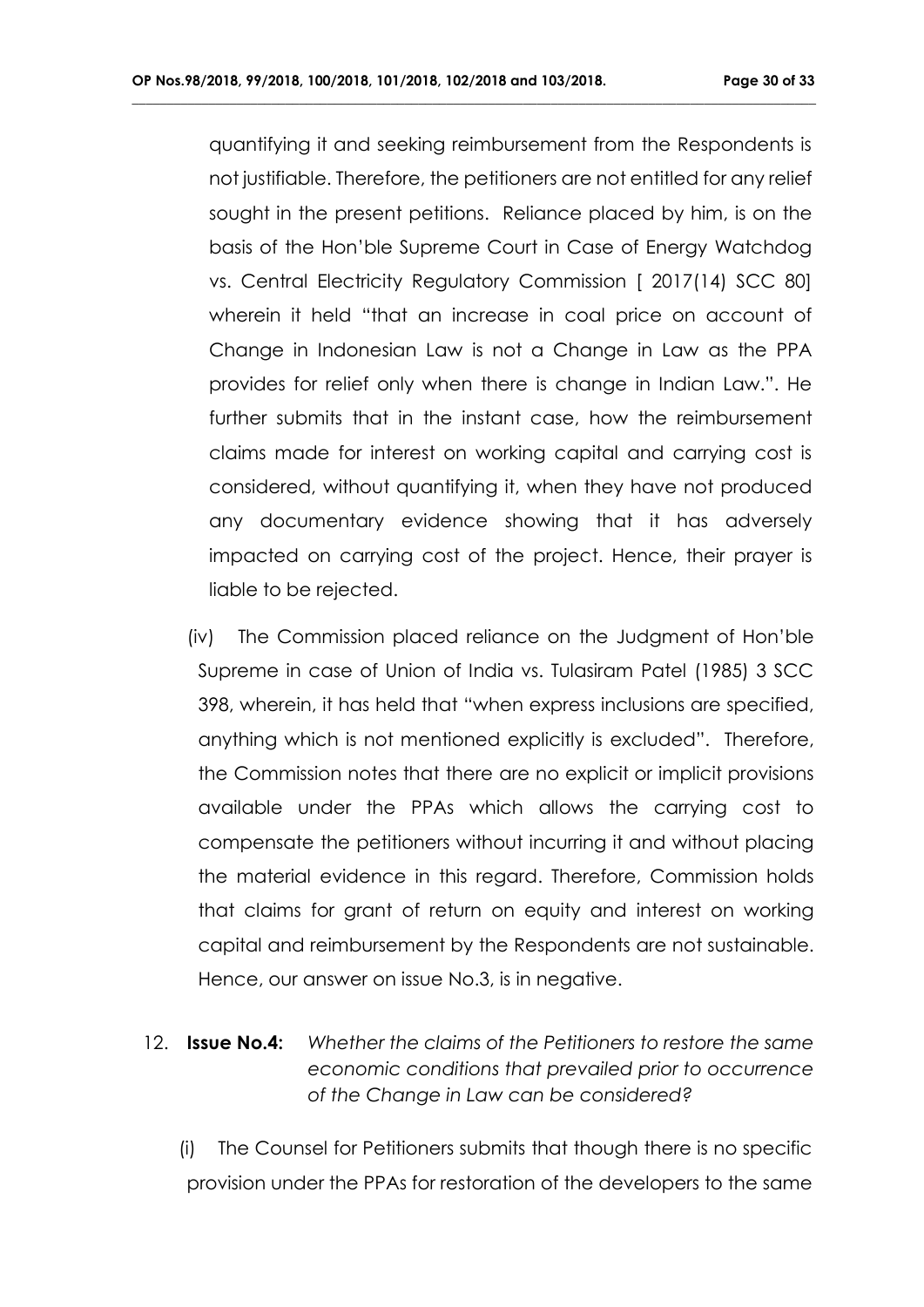economic positions as if no change in law event had occurred, but Guidelines for tariff based competitive bidding process for procurement of power from grid connected solar PV power projects issued by the Ministry of Power, vide Notification No. 23/27/2017, dated 3.8.2017 provide for such relief. Further, para 5.7.1 of the Tariff Guidelines states that if any change in law event results in any financial loss/ gain to the Solar Power Generator/ Procurer, aggrieved party shall be entitled to be compensated by the other party.

**\_\_\_\_\_\_\_\_\_\_\_\_\_\_\_\_\_\_\_\_\_\_\_\_\_\_\_\_\_\_\_\_\_\_\_\_\_\_\_\_\_\_\_\_\_\_\_\_\_\_\_\_\_\_\_\_\_\_\_\_\_\_\_\_\_\_\_\_\_\_\_\_\_\_\_\_\_\_\_\_\_\_\_\_\_\_\_\_\_\_\_\_\_\_\_\_\_\_**

 (ii) Counsel for Petitioners further argued that the Competitive Bidding Guidelines (CBG) is issued by the Central Government under Section 63 of the Electricity Act,2003 and biddings for these projects were undertaken by Karnataka Renewal Energy Development Limited (KREDL) under the same notification. It is settled principle of law that CBG notification has force of law. In this regard, they have placed reliance on the findings made by the Hon'ble Supreme Court in Case of Energy Watchdog vs CERC [2017 14 SCC 80} and in case of Jayanti Lal Amartlal Shodahan Vs, FN Rana Commissioner, Baroda Division & Ors [ AIR 1964 SC 648]. It is further submitted that the provisions of restitution as laid down in clause 5.7 of the Competitive Bidding Guidelines will apply mutatis mutandis to the change in law provisions under the PPA. Counsel for Respondents contended that the application of restitution principle is not applicable in the instant case, as there is no specific clause or provision available under the existing PPAs. Therefore, the petitioners are not entitled to claim such relief which is not provided under the PPAs.

 (iii) The Commission observes that it is a settled law that terms cannot be implied in to contract, contrary to the express provisions set out therein. Therefore, when the PPAs clearly do not envisage restitution to the same economic position unlike other PPAs, there can be no question of providing relief under a general notion of business efficacy. In fact, the stark contrast to other PPAs which expressly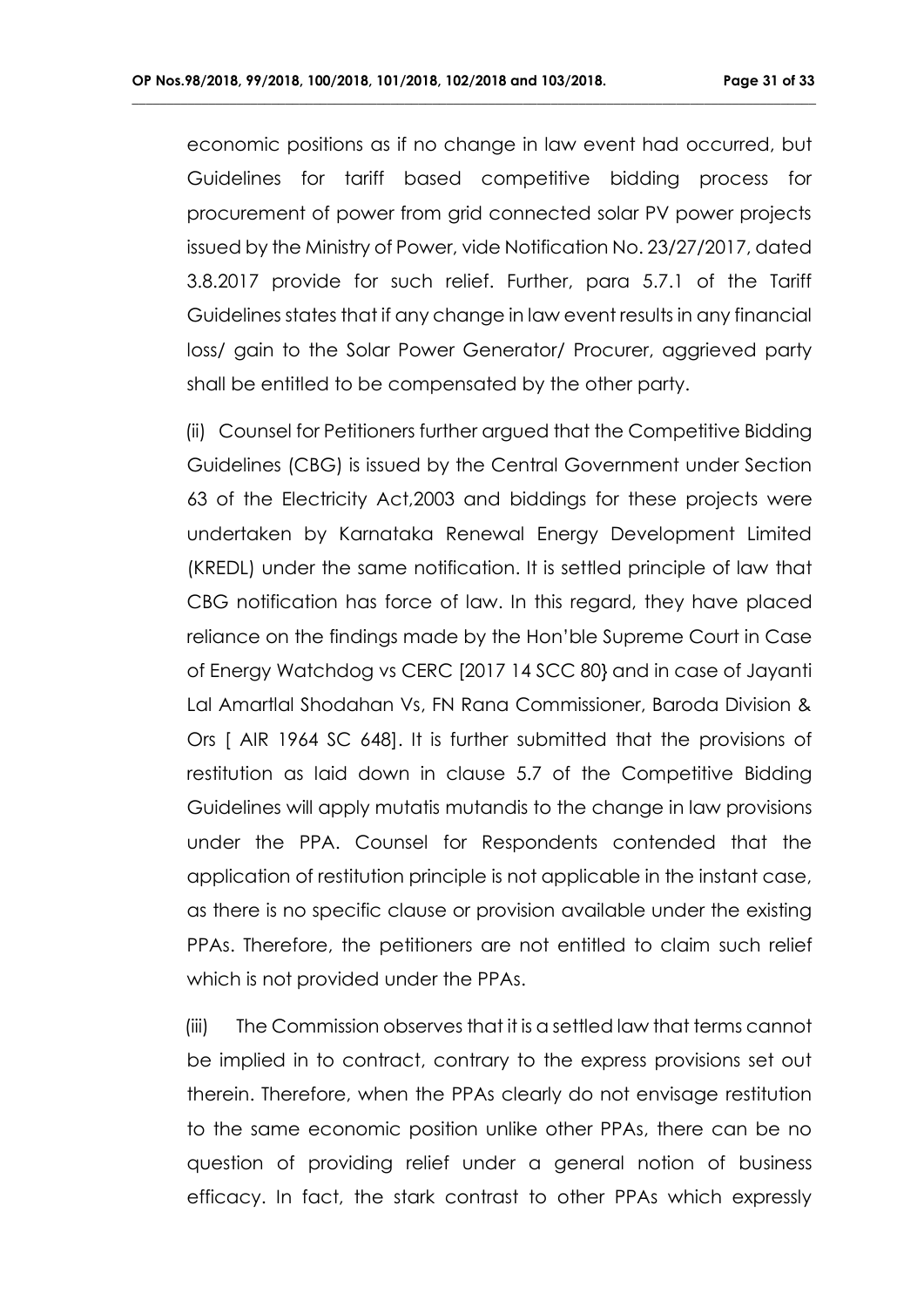contemplate economic restitution makes it clear that the same was never intended by the parties while entering into the agreement at the first instance. Moreover, there is no specific provision under these PPAs to restore the same economic position, as if no change in law event had occurred. The Commission has placed reliance upon the Judgment of the Hon'ble Appellate Tribunal for Electricity in Appeal No. 210 of 2017 in Case of Adani Power Limited vs. Central Electricity Regulatory Commission and Ors, wherein, it held" that since Gujarat Bid-1 PPA has no provision for restoration to the same economic position, the decision of allowing carrying cost will not be applicable."

**\_\_\_\_\_\_\_\_\_\_\_\_\_\_\_\_\_\_\_\_\_\_\_\_\_\_\_\_\_\_\_\_\_\_\_\_\_\_\_\_\_\_\_\_\_\_\_\_\_\_\_\_\_\_\_\_\_\_\_\_\_\_\_\_\_\_\_\_\_\_\_\_\_\_\_\_\_\_\_\_\_\_\_\_\_\_\_\_\_\_\_\_\_\_\_\_\_\_**

(iv) Further, this Commission has placed reliance upon judgment of the Hon'ble Supreme Court in the Case of Union of India vs. Tulasiram Patel (1985) 3 SCC 398, wherein it held that the maxim "expressum facit cessare tacitum" it means when express inclusions are specified, anything which is not mentioned explicitly is excluded. In the instant case, relief for restoration of same economic condition to the Petitioners as it would have been in the absence of change in law event, cannot be considered as there is no specific provision exists in the PPAs. In view of above, we are of the considered view that in the present case, there is no implicit or explicit provision available under the existing PPAs which could restore the same economic position to the Petitioners as prayed for. Therefore, we hold that prayer made by the petitioners is liable to be rejected. Hence, our answer on issue No.4 is in negative.

13. In view of the foregoing reasons, we pass the following:

### **COMMON ORDER**

(1) The Petitions, bearing Nos. 98, 99, 100, 101,102 and 103 of 2018, are partly allowed;